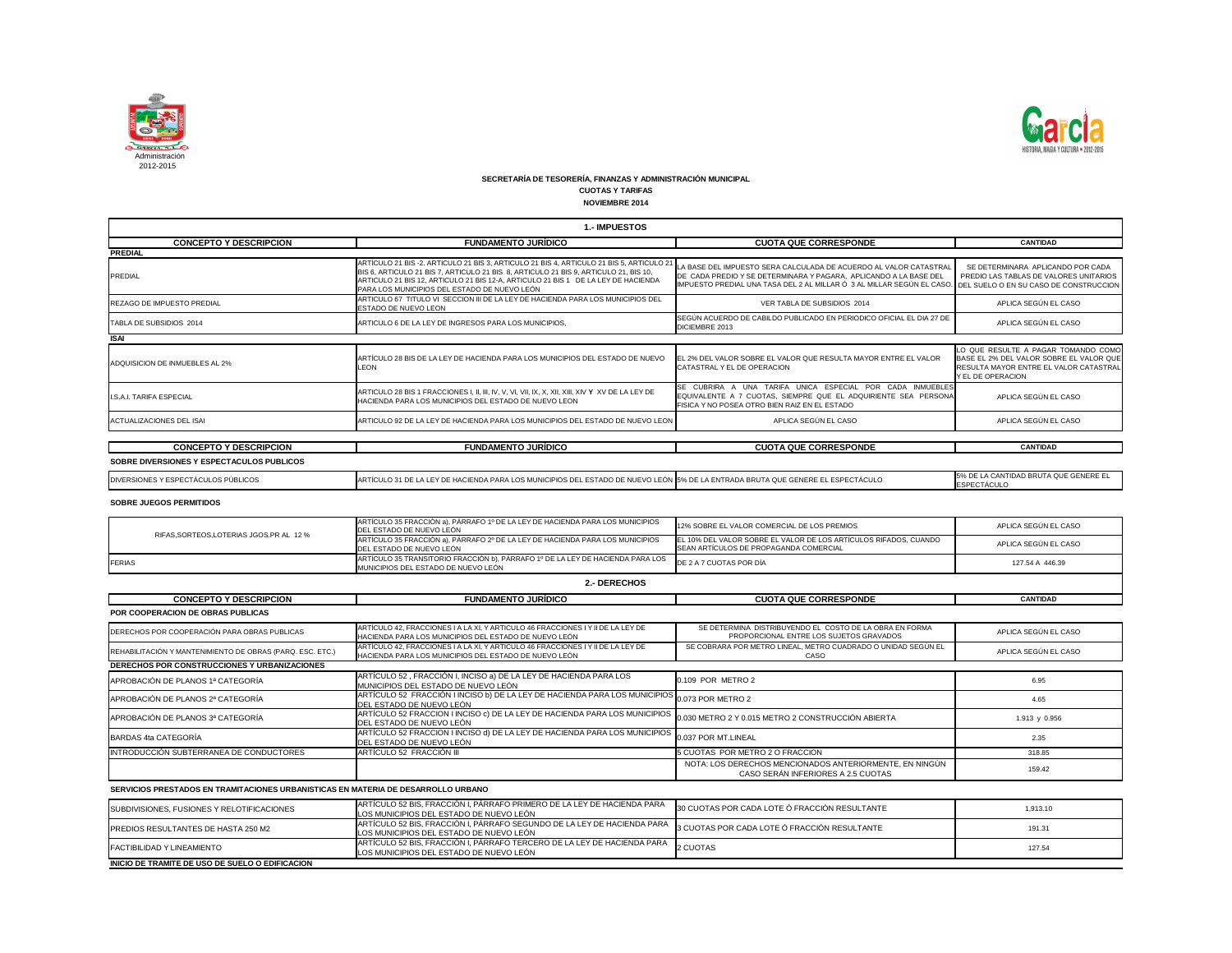## **CUOTAS Y TARIFAS**

| <b>NOVIEMBRE 2014</b> |
|-----------------------|
|-----------------------|

| INICIO DE TRAMITE DE LICENCIA DE USO DE SUELO O<br><b>EDIFICACIÓN HASTA 100 M2</b>                 | ARTÍCULO 52 BIS, FRACCIÓN II, INCISO b) DE LA LEY DE HACIENDA PARA LOS<br><b>IMUNICIPIOS DEL ESTADO DE NUEVO LEÓN</b> | 6 CUOTAS  | 382.62   |
|----------------------------------------------------------------------------------------------------|-----------------------------------------------------------------------------------------------------------------------|-----------|----------|
| INICIO DE TRÁMITE DE LICENCIA DE USO DE SUELO Ó<br><b>IEDIFICACIÓN MAYOR DE 100 Y HASTA 250 M2</b> | ARTÍCULO 52 BIS, FRACCIÓN II, INCISO b) DE LA LEY DE HACIENDA PARA LOS<br><b>IMUNICIPIOS DEL ESTADO DE NUEVO LEÓN</b> | 12 CUOTAS | 765.24   |
| INICIO DE TRÁMITE DE LICENCIA DE USO DE SUELO Ó<br>EDIFICACIÓN MAYOR DE 250 Y HASTA 500 M2         | ARTÍCULO 52 BIS, FRACCIÓN II, INCISO c) DE LA LEY DE HACIENDA PARA LOS<br><b>IMUNICIPIOS DEL ESTADO DE NUEVO LEÓN</b> | 18 CUOTAS | 1,147.86 |
| INICIO DE TRÁMITE DE LICENCIA DE USO DE SUELO Ó<br>EDIFICACIÓN MAYOR DE 500 HASTA 1000 M2          | ARTÍCULO 52 BIS, FRACCIÓN II, INCISO d) DE LA LEY DE HACIENDA PARA LOS<br>MUNICIPIOS DEL ESTADO DE NUEVO LEÓN         | 24 CUOTAS | 1.530.48 |
| INICIO DE TRÁMITE DE LICENCIA DE USO DE SUELO Ó<br>EDIFICACIÓN MAYOR DE 1000 M2                    | ARTÍCULO 52 BIS, FRACCIÓN II, INCISO e) DE LA LEY DE HACIENDA PARA LOS<br>MUNICIPIOS DEL ESTADO DE NUEVO LEÓN         | 30 CUOTAS | 1,913.10 |

| <b>LICENCIAS DE USO DE SUELO O EDIFICACIONES</b>                                 |                                                                                                                                             |                                                                                                                                                                                                                                                                                                                                                                                                                                                                                                                                                                                        |                                                                                                                                    |  |
|----------------------------------------------------------------------------------|---------------------------------------------------------------------------------------------------------------------------------------------|----------------------------------------------------------------------------------------------------------------------------------------------------------------------------------------------------------------------------------------------------------------------------------------------------------------------------------------------------------------------------------------------------------------------------------------------------------------------------------------------------------------------------------------------------------------------------------------|------------------------------------------------------------------------------------------------------------------------------------|--|
| LICENCIA DE USO DE SUELO Ó EDIFICACIÓN HASTA 100 M2                              | ARTÍCULO 52 BIS, FRACCIÓN III, INCISO a) DE LA LEY DE HACIENDA PARA LOS MUNICIPIOS<br>DEL ESTADO DE NUEVO LEÓN                              | <b>6 CUOTAS</b>                                                                                                                                                                                                                                                                                                                                                                                                                                                                                                                                                                        | 382.62                                                                                                                             |  |
| LICENCIA DE USO DE SUELO Ó EDIFICACIÓN MAYOR DE 100 HASTA 250<br>M <sub>2</sub>  | ARTÍCULO 52 BIS, FRACCIÓN III, INCISO b) DE LA LEY DE HACIENDA PARA LOS MUNICIPIOS<br>DEL ESTADO DE NUEVO LEÓN                              | 12 CUOTAS                                                                                                                                                                                                                                                                                                                                                                                                                                                                                                                                                                              | 765.24                                                                                                                             |  |
| LICENCIA DE USO DE SUELO Ó EDIFICACIÓN MAYOR DE 250 HASTA 500<br>M <sub>2</sub>  | ARTÍCULO 52 BIS, FRACCIÓN III, INCISO c) DE LA LEY DE HACIENDA PARA LOS MUNICIPIOS<br>DEL ESTADO DE NUEVO LEÓN                              | 18 CUOTAS                                                                                                                                                                                                                                                                                                                                                                                                                                                                                                                                                                              | 1,147.86                                                                                                                           |  |
| LICENCIA DE USO DE SUELO Ó EDIFICACIÓN MAYOR DE 500 HASTA<br>1000 M2             | ARTÍCULO 52 BIS, FRACCIÓN III, INCISO d) DE LA LEY DE HACIENDA PARA LOS MUNICIPIOS<br>DEL ESTADO DE NUEVO LEÓN                              | 24 CUOTAS                                                                                                                                                                                                                                                                                                                                                                                                                                                                                                                                                                              | 1,530.48                                                                                                                           |  |
| LICENCIA DE USO DE SUELO MAYOR DE 1000 M2                                        | ARTÍCULO 52 BIS, FRACCIÓN III, INCISO e) DE LA LEY DE HACIENDA PARA LOS MUNICIPIOS<br>DEL ESTADO DE NUEVO LEÓN                              | 30 CUOTAS                                                                                                                                                                                                                                                                                                                                                                                                                                                                                                                                                                              | 1,913.10                                                                                                                           |  |
| <b>ADICIONALES</b>                                                               |                                                                                                                                             |                                                                                                                                                                                                                                                                                                                                                                                                                                                                                                                                                                                        |                                                                                                                                    |  |
| ADICIONALES LICENCIA DE USO DE DUELO Ó EDIFICACIÓN<br>HASTA 100M2                | ARTÍCULO 52 BIS, FRACCIÓN III, PÁRRAFO SEGUNDO, INCISO a) DE LA LEY DE<br>HACIENDA PARA LOS MUNICIPIOS DEL ESTADO E NUEVO LEÓN              | 0.08 CUOT, POR MT2                                                                                                                                                                                                                                                                                                                                                                                                                                                                                                                                                                     | 5.10                                                                                                                               |  |
| ADICIONALES LICENCIA DE USO DE SUELO Ó EDIFICACIÓN<br>MAYOR DE 100 HASTA 250 M2  | ARTÍCULO 52 BIS, FRACCIÓN III, PÁRRAFO SEGUNDO, INCISO b) DE LA LEY DE<br>HACIENDA PARA LOS MUNICIPIOS EL ESTADO DE NUEVO LEÓN              | 0.16 CUOT., POR MT2                                                                                                                                                                                                                                                                                                                                                                                                                                                                                                                                                                    | 10.20                                                                                                                              |  |
| ADICIONALES LICENCIA DE USO DE SUELO Ó EDIFICACIÓN<br>MAYOR DE 250 HASTA 500 M2  | ARTÍCULO 52 BIS, FRACCIÓN III, PÁRRAFO SEGUNDO, INCISO c) DE LA LEY DE<br>HACIENDA PARA LOS MUNICIPIOS DEL ESTADO DE NUEVO LEÓN             | 0.24 CUOT. POR MT2                                                                                                                                                                                                                                                                                                                                                                                                                                                                                                                                                                     | 15.30                                                                                                                              |  |
| ADICIONALES LICENCIA DE USO DE SUELO Ó EDIFICACIÓN<br>MAYOR DE 500 HASTA 1000 M2 | ARTÍCULO 52 BIS, FRACCIÓN III, PÁRRAFO SEGUNDO, INCISO d) DE LA LEY DE<br>HACIENDA DE LOS MUNICIPIOS DEL ESTADO DE NUEVO LEÓN               | 0.31 CUOT. POR MT2                                                                                                                                                                                                                                                                                                                                                                                                                                                                                                                                                                     | 19.76                                                                                                                              |  |
| ADICIONALES LICENCIA DE USO DE SUELO Ó EDIFICACIÓN<br>MAYOR DE 1000 M2           | ARTÍCULO 52 BIS, FRACCIÓN III, PÁRRAFO SEGUNDO, INCISO e) DE LA LEY DE<br>HACIENDA PARA LOS MUNICIPIOS DELESTADO DE NUEVO LEÓN              | 0.38 CUOTAS POR MT2                                                                                                                                                                                                                                                                                                                                                                                                                                                                                                                                                                    | 24.23                                                                                                                              |  |
|                                                                                  |                                                                                                                                             | NOTA: LA CUOTA PREVISTA NO EXCEDERÁ DE \$8.00 POR METRO<br>CUADRADO PARA EDIFICACIONES HABITACIONALES MULTIFAMILIARES.<br>LAS CASAS-HABITACION ESTARAN EXENTAS DEL PAGO DE ESTE                                                                                                                                                                                                                                                                                                                                                                                                        |                                                                                                                                    |  |
| FACTIBILIDAD Y AUTORIZACION DE REGIMEN DE CONDOMINIO                             |                                                                                                                                             |                                                                                                                                                                                                                                                                                                                                                                                                                                                                                                                                                                                        |                                                                                                                                    |  |
| FACTIBILIDAD Y AUTORIZACIÓN DE RÉGIMENES EN CONDOMINIO<br><b>VERTICAL</b>        | ARTÍCULO 52 BIS, FRACCIÓN IV, INCISO a) DE LA LEY DE HACIENDA PARA LOS<br>MUNICIPIOS DEL ESTADO DE NUEVO LEÓN                               | 0.12 CUOTAS POR MT.2                                                                                                                                                                                                                                                                                                                                                                                                                                                                                                                                                                   | 7.65                                                                                                                               |  |
| FACTIBILIDAD Y AUTORIZACIÓN DE RÉGIMENES EN CONDOMINIO<br>HORIZONTAL             | ARTÍCULO 52 BIS, FRACCIÓN IV, INCISO b) Y FRACCION V INCISO a) DE LA LEY DE<br>HACIENDA DE LOS MUNICIPIOS DEL ESTADO DE NUEVO LEÓN          | POR FACTIBILIDAD Y LINEAMIENTOS: 117.5 CUOTAS                                                                                                                                                                                                                                                                                                                                                                                                                                                                                                                                          | 7,492.97                                                                                                                           |  |
|                                                                                  | ARTÍCULO 52 BIS, FRACCIÓN IV, INCISO b) Y FRACCION V INCISO b) DE LA LEY DE<br>HACIENDA DE LOS MUNICIPIOS DEL ESTADO DE NUEVO LEÓN          | POR PROYECTO URBANISTICO: 117.5 CUOTAS                                                                                                                                                                                                                                                                                                                                                                                                                                                                                                                                                 | 7,492.97                                                                                                                           |  |
|                                                                                  |                                                                                                                                             | LOTES HABITACIONALES O INDUSTRIALES DE HASTA 150 M2: 0.107                                                                                                                                                                                                                                                                                                                                                                                                                                                                                                                             | 6.82                                                                                                                               |  |
| FACTIBILIDAD Y AUTORIZACIÓN DE RÉGIMENES EN CONDOMINIO<br><b>MIXTO</b>           | ARTÍCULO 52 BIS, FRACCIÓN IV, INCISO c) Y FRACCION V INCISO c) NUMERO 1 DE LA<br>LEY DE HACIENDA DE LOS MUNICIPIOS DEL ESTADO DE NUEVO LEÓN | LOTES HABITACIONALES O INDUSTRIALES DE MAS DE 150 M2 HASTA 300<br>M2: 0.143 CUOTAS                                                                                                                                                                                                                                                                                                                                                                                                                                                                                                     | 9.11                                                                                                                               |  |
|                                                                                  |                                                                                                                                             | LOTES HABITACIONALES O INDUSTRIALES DE MAS DE 300 M2: 0.172<br><b>CUOTAS</b>                                                                                                                                                                                                                                                                                                                                                                                                                                                                                                           | 10.96                                                                                                                              |  |
|                                                                                  | ARTÍCULO 52 BIS, FRACCIÓN IV, INCISO b) Y FRACCION V INCISO b) NUMERO 3 DE<br>LA LEY DE HACIENDA DE LOS MUNICIPIOS DEL ESTADO DE NUEVO LEÓN | LOTES CAMPESTRES: 0.107 CUOTAS                                                                                                                                                                                                                                                                                                                                                                                                                                                                                                                                                         | 6.82                                                                                                                               |  |
| <b>AUTORIZACION DE FRACCIONAMIENTOS</b>                                          |                                                                                                                                             |                                                                                                                                                                                                                                                                                                                                                                                                                                                                                                                                                                                        |                                                                                                                                    |  |
| <b>FACTIBILIDAD Y LINEAMIENTOS</b>                                               | ARTÍCULO 52 BIS, FRACCIÓN V, INCISO a) DE LA LEY DE HACIENDA DE LOS MUNICIPIOS DEL<br>ESTADO DE NUEVO LEÓN                                  | 117.5 CUOTAS                                                                                                                                                                                                                                                                                                                                                                                                                                                                                                                                                                           | 7,492.97                                                                                                                           |  |
| <b>PROYECTO URBANÍSTICO</b>                                                      | ARTÍCULO 52 BIS, FRACCIÓN V, INCISO b) DE LA LEY DE HACIENDA PARA LOS MUNICIPIOS<br>DEL ESTADO DE NUEVO LEÓN                                | 117.5 CUOTAS                                                                                                                                                                                                                                                                                                                                                                                                                                                                                                                                                                           | 7,492.97                                                                                                                           |  |
| <b>PROYECTO EJECUTIVO</b>                                                        | ARTÍCULO 52 BIS, FRACCIÓN V, INCICO c) NUMERALES 1, 2, 3, 4, 5, 6.                                                                          | SE COBRARA POR M2 DE ÁREA VENDIBLE DEPENDIENDO SI EL ÁREA ES<br>HABITACIONAL, INDUSTRIAL, CAMPESTRE U OTROS A-LOTES CON SUPERFICIE TEXTERING CON SUPERFICIE DE MÁS DE<br>HASTA 150 M2, 0.107 CUOTAS, B-LOTES CON SUPERFICIE DE MÁS DE 150 M2<br>Y HASTA 300 M2, 0.143 CUOTAS, LOTES CON SUPERFICIE MAYOR A 300 M:<br>0.172 CUOTAS                                                                                                                                                                                                                                                      | A-LOTES CON SUPERFICIE HASTA 150 M2, 6.823<br>150 M2 Y HASTA 300 M2, 9.119 MT.2, LOTES<br>CON SUPERFICIE MAYOR A 300 M2 10.968 MT2 |  |
| <b>HABITACIONALES O INDUSTRIALES</b>                                             | ARTÍCULO 52 BIS, FRACCION V, INCISO C) NUMERO 1 LETRA a b c                                                                                 | HABITACIONALES E INDUSTRIALES, EXCEPTUANDO LOS PREDIOS RESERVADOS<br>PARA EQUIPAMIENTOS COMERCIALES Y DE SERVICIOS:SE COBRARA POR M2 DE A-LOTES CON SUPERFICIE HASTA 150 M2, 6.823<br>ÁREA VENDIBLE DEPENDIENDO SI EL ÁREA ES HABITACIONAL, INDUSTRIAL, INT.2, B-LOTES CON SUPERFICIE DE MÁS DE<br>CAMPESTRE U OTROS A-LOTES CON SUPERFICIE HASTA 150 M2, 0.107 150 M2 Y HASTA 300 M2, 9.119 MT.2, LOTES<br>CUOTAS, B-LOTES CON SUPERFICIE DE MÁS DE 150 M2 Y HASTA 300 M2, CON SUPERFICIE MAYOR A 300 M2 10.968 MT2<br>0.143 CUOTAS, LOTES CON SUPERFICIE MAYOR A 300 M2 0.172 CUOTAS |                                                                                                                                    |  |
| LOTES CON SUPERFICIE HASTA 150 M2                                                | ARTÍCULO 52 BIS, FRACCIÓN V. INCISO c), NÚMERO 1, APARTADO A. DE LA LEY DE HACIENDA<br>PARA LOS MUNICIPIOS DEL ESTADO DE NUEVO LEÓN         | 0.107 CUOTAS                                                                                                                                                                                                                                                                                                                                                                                                                                                                                                                                                                           | 6.82                                                                                                                               |  |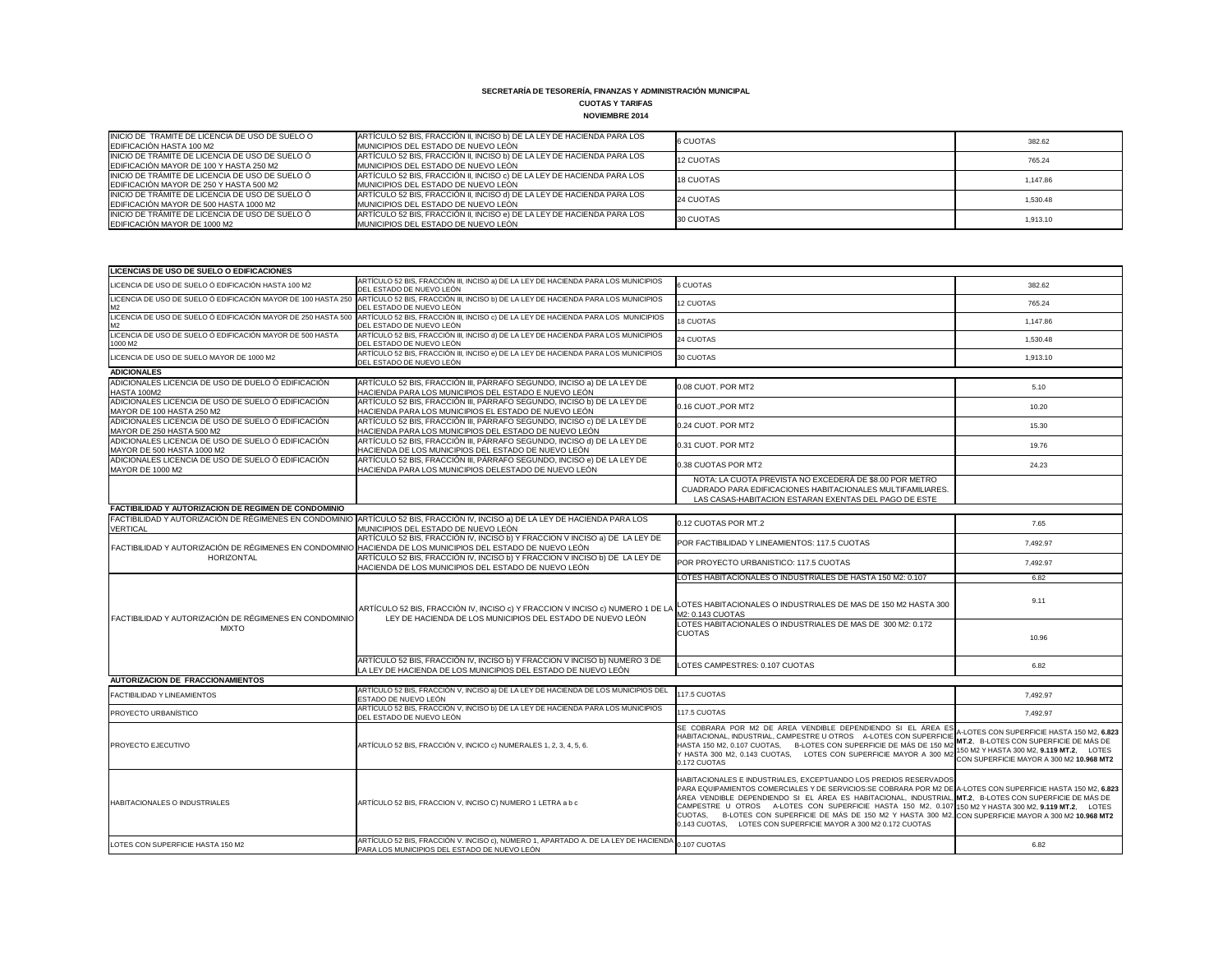# **CUOTAS Y TARIFAS**

| <b>NOVIEMBRE 2014</b> |  |
|-----------------------|--|
|                       |  |

| LOTES CON SUPERFICIE DE MAS DE 150 HASTA 300 M2                                  | ARTÍCULO 52 BIS, FRACCIÓN V. INCISO c), NÚMERO 1, APARTADO B. DE LA LEY DE<br>HACIENDA PARA LOS MUNICIPIOS DEL ESTADO DE NUEVO LEÓN                         | 0.143 CUOTAS                                                                                                                                                                      | 9.11      |
|----------------------------------------------------------------------------------|-------------------------------------------------------------------------------------------------------------------------------------------------------------|-----------------------------------------------------------------------------------------------------------------------------------------------------------------------------------|-----------|
| LOTES CON SUPERFICIE MAYOR DE 300 M2                                             | ARTÍCULO 52 BIS, FRACCIÓN V. INCISO c), NÚMERO 1, APARTADO C. DE LA LEY DE<br>HACIENDA PARA LOS MUNICIPIOS DEL ESTADO DE NUEVO LEÓN                         | 0.172 CUOTAS                                                                                                                                                                      | 10.96     |
| INDUSTRIALES UBICADOS EN EL MUNICIPIO                                            | ARTÍCULO 52 BIS, FRACCIÓN V. INCISO c), NÚMERO 2 DE LA LEY DE HACIENDA PARA LOS<br>MUNICIPIOS DEL ESTADO DE NUEVO LEÓN                                      | 0.107 CUOTAS                                                                                                                                                                      | 6.82      |
| OTROS UBICADOS EN EL MUNICIPIO                                                   | ARTÍCULO 52 BIS, FRACCIÓN V. INCISO c), NÚMERO 5 DE LA LEY DE HACIENDA PARA LOS<br>MUNICIPIOS DEL ESTADO DE NUEVO LEÓN                                      | 0.107 CUOTAS                                                                                                                                                                      | 6.82      |
| CERTIFIFICACIÓN DEL CUMPLIMIENTO DE REQUSITOS PARA VENTA.                        | ARTÍCULO 52 BIS, FRACCIÓN V. INCISO c), NÚMERO 6, INCISO d) DE LA LEY DE HACIENDA<br>PARA LOS MUNICIPIOS EL ESTADO DE NUEVO LEÓN                            | 117.5 CUOTAS                                                                                                                                                                      | 7,492.97  |
| PRORROGA                                                                         | ARTÍCULO 52 BIS, FRACCIÓN V. INCISO c), NÚMERO 6, INCISO e) DE LA LEY DE HACIENDA<br>PARA LOS MUNICIPIOS DEL ESTADO DE NUEVO LEÓN                           | 58.5 CUOTAS                                                                                                                                                                       | 3,730.54  |
| ACTUALIZACIÓN DE GARANTÍAS                                                       | ARTÍCULO 52 BIS, FRACCIÓN V. INCISO c), NÚMERO 6, INCISO f) DE LA LEY DE HACIENDA<br>PARA LOS MUNICIPIOS DEL ESTADO DE NUEVO LEÓN                           | 58.5 CUOTAS                                                                                                                                                                       | 3,730.54  |
| <b>MODIFICACIONES</b>                                                            | ARTÍCULO 52 BIS, FRACCIÓN V. INCISO c), NÚMERO 6, INCISO g) DE LA LEY DE HACIENDA<br>PARA LOS MUNICIPIOS DEL ESTADO DE NUEVO LEÓN                           | 58.5 CUOTAS                                                                                                                                                                       | 3,730.54  |
| RECEPCIÓN DE OBRA                                                                | ARTÍCULO 52 BIS, FRACCIÓN V. INCISO c), NÚMERO 6, INCISO h) DE LA LEY DE HACIENDA<br>PARA LOS MUNICIPIOS DEL ESTADO DE NUEVO LEÓN                           | 586.5 CUOTAS                                                                                                                                                                      | 37,401.10 |
| Y EN LICENCIAS DE USO DE SUELO (75%)                                             | REGULARIZACIÓN Y ORDENAMIENTO URBANO EN FRACCIONAMIENTOS ARTÍCULO 52 BIS, FRACCIÓN VI DE LA LEY DE HACIENDA PARA LOS MUNICIPIOS DEL<br>ESTADO DE NUEVO LEÓN | SE APLICARAN LAS CUOTAS PREVISTAS EN LAS FRACCIONES III Y IV DEL ARTÍCULO 52 BIS DE LA LEY DE HACIENDA PARA LOS<br>MUNICIPIOS DEL ESTADO DE NUEVO LEON, CON UN INCREMENTO DEL 75% |           |
| EXPEDICIÓN DE COPIAS CERTIFICADAS DE PLANOS                                      | ARTÍCULO 52 BIS, FRACCIÓN VII DE LA LEY DE HACIENDA PARA LOS MUNICIPIOS<br>DEL ESTADO DE NUEVO LEÓN                                                         | 3.5 CUOTAS                                                                                                                                                                        | 223.19    |
| EXPEDICIÓN DE CONSTANCIA Y CERTIFICACIONES                                       | ARTÍCULO 52 BIS, FRACCIÓN VIII DE LA LEY DE HACIENDA PARA LOS MUNICIPIOS<br>DEL ESTADO DE NUEVO LEÓN                                                        | 2.5 CUOTAS                                                                                                                                                                        | 159.42    |
| INFORMACIÓN DE ALINEAMIENTO DE LA VIALIDAD                                       | ARTÍCULO 52 BIS, FRACCIÓN IX DE LA LEY DE HACIENDA PARA LOS MUNICIPIOS DEL<br>ESTADO DE NUEVO LEÓN                                                          | 1.5 CUOTAS                                                                                                                                                                        | 95.65     |
| <b>INSCRIPCION DE NUEVOS FRACCIONAMIENTOS O AMPLIACION</b>                       |                                                                                                                                                             |                                                                                                                                                                                   |           |
| FRACCIONAMIENTOS CUYOS LOTES TENGAN UNA SUPERFICIE<br>PROMEDIO MAYOR A 250 M2    | ARTÍCULO 55 INCISO a) DE LA LEY DE HACIENDA PARA LOS MUNICIPIOS DEL<br>ESTADO DE NUEVO LEÓN                                                                 | 0.023 CUOTAS POR MT2                                                                                                                                                              | 1.46      |
| FRACCIONAMINTOS CUYOS LOTES TENGAN UNA SUPERFICIE<br>PROMEDIO ENTRE 150 Y 250 M2 | ARTÍCULO 55 INCISO b) DE LA LEY DE HACIENDA PARA LOS MUNICIPIOS DEL<br>ESTADO DE NUEVO LEÓN                                                                 | 0.012 CUOTAS POR MT2                                                                                                                                                              | 0.765     |
| FRACCIONAMIENTOS CUYOS LOTES TENGAN UNA SUPERFICIE<br>PROMEDIO MENOR A 150 M2    | ARTÍCULO 55 INCISO c) DE LA LEY DE HACIENDA PARA LOS MUNICIPIOS DEL<br>ESTADO DE NUEVO LEÓN                                                                 | 0.009 CUOTAS POR MT2                                                                                                                                                              | 0.573     |
| CEMENTERIOS UBICADOS EN LOS MUNICIPIOS                                           | ARTÍCULO 55 INCISO d) DE LA LEY DE HACIENDA PARA LOS MUNICIPIOS DEL<br>ESTADO DE NUEVO LEÓN                                                                 | 0.12 CUOTAS POR MT2                                                                                                                                                               | 7.65      |
| ASIGNACIÓN DE NUMERO OFICIAL                                                     | ARTÍCULO 55, PÁRRAFO TERCERO DE LA LEY DE HACIENDA PARA LOS MUNICIPIOS<br>DEL ESTADO DE NUEVO LEÓN                                                          | 1.24 CUOTAS                                                                                                                                                                       | 79.07     |
| POR CERTIFICACIONES, AUTORIZACIONES, CONSTANCIAS Y REGISTROS                     |                                                                                                                                                             |                                                                                                                                                                                   |           |
| COPIA SIMPLE POR HOJA                                                            | ARTÍCULO 57, FRACCIÓN I, INCISO a) DE LA LEY DE HACIENDA PARA LOS                                                                                           | 0.012 CUOTAS EN HOJAS TAMAÑO CARTA                                                                                                                                                | 0.765     |
|                                                                                  | MUNICIPIOS DEL ESTADO DE NUEVO LEÓN                                                                                                                         | 0.017 CUOTAS EN HOJAS TAMAÑO OFICIO                                                                                                                                               | 1.084     |
| COPIA A COLOR POR HOJA                                                           | ARTÍCULO 57, FRACCIÓN I, INCISO b) DE LA LEY DE HACIENDA PARA LOS                                                                                           | 0.024 CUOTAS EN HOJAS TAMAÑO CARTA                                                                                                                                                | 1.53      |
|                                                                                  | MUNICIPIOS DE L ESTADO DE NUEVO LEÓN<br>ARTÍCULO 57, FRACCIÓN I, INCISO c) DE LA LEY DE HACIENDA PARA LOS                                                   | 0.034 CUOTAS EN HOJAS TAMAÑO OFICIO                                                                                                                                               | 2.16      |
| COPIA CERTIFICADAS POR CADA DOCUMENTO                                            | MUNICIPIOS DEL ESTADO DE NUEVO LEÓN                                                                                                                         | I CUOTA SALARIO MINIMO                                                                                                                                                            | 63.77     |
| CODIA CIMPLE DE DI ANOC                                                          | ARTÍCULO 57, FRACCIÓN I, INCISO d) DE LA LEY DE HACIENDA PARA LOS                                                                                           | <b>ONUININ OIR DIA IAD SATOLIO CA O</b>                                                                                                                                           | 2742      |

| COPIA SIMPLE POR HOJA                                                           | ARTÍCULO 57, FRACCIÓN I, INCISO a) DE LA LEY DE HACIENDA PARA LOS                                                                                   | 0.012 CUOTAS EN HOJAS TAMAÑO CARTA                                                                                                        | 0.765      |
|---------------------------------------------------------------------------------|-----------------------------------------------------------------------------------------------------------------------------------------------------|-------------------------------------------------------------------------------------------------------------------------------------------|------------|
|                                                                                 | MUNICIPIOS DEL ESTADO DE NUEVO LEÓN                                                                                                                 | 0.017 CUOTAS EN HOJAS TAMAÑO OFICIO                                                                                                       | 1.084      |
| COPIA A COLOR POR HOJA                                                          | ARTÍCULO 57, FRACCIÓN I, INCISO b) DE LA LEY DE HACIENDA PARA LOS                                                                                   | 0.024 CUOTAS EN HOJAS TAMAÑO CARTA                                                                                                        | 1.53       |
|                                                                                 | MUNICIPIOS DE L ESTADO DE NUEVO LEÓN                                                                                                                | 0.034 CUOTAS EN HOJAS TAMAÑO OFICIO                                                                                                       | 2.16       |
| COPIA CERTIFICADAS POR CADA DOCUMENTO                                           | ARTÍCULO 57, FRACCIÓN I, INCISO c) DE LA LEY DE HACIENDA PARA LOS<br>MUNICIPIOS DEL ESTADO DE NUEVO LEÓN                                            | 1 CUOTA SALARIO MINIMO<br>63.77                                                                                                           |            |
| COPIA SIMPLE DE PLANOS                                                          | ARTÍCULO 57, FRACCIÓN I, INCISO d) DE LA LEY DE HACIENDA PARA LOS<br>MUNICIPIOS DEL ESTADO DE NUEVO LEÓN                                            | 0.43 CUOTAS SALARIO MINIMO                                                                                                                | 27.42      |
| COPIA SIMPLE DE PLANOS A COLOR                                                  | ARTÍCULO 57, FRACCIÓN I, INCISO e) DE LA LEY DE HACIENDA PARA LOS<br>MUNICIPIOS DEL ESTADO DE NUEVO LEÓN                                            | 2 CUOTAS SALARIO MINIMO                                                                                                                   | 127.54     |
| COPIA CERTIFICADA DE PLANOS                                                     | ARTÍCULO 57, FRACCIÓN I, INCISO f) DE LA LEY DE HACIENDA PARA LOS MUNICIPIO<br>DEL ESTADO DE NUEVO LEÓN                                             | 3 CUOTAS SALARIO MINIMO<br>191.31                                                                                                         |            |
| COPIA CERTIFICADA DE PLANOS A COLOR                                             | ARTÍCULO 57, FRACCIÓN I, INCISO 9) DE LA LEY DE HACIENDA PARA LOS<br>MUNICIPIOS DEL ESTADO DE NUEVO LEÓN                                            | 5 CUOTAS SALARIO MINIMO                                                                                                                   | 318.85     |
| <b>DIVERSAS CONSTANCIAS Y CERTIFICACIONES</b>                                   | ARTÍCULO 57, FRACCIÓN I, INCISO h) DE LA LEY DE HACIENDA PARA LOS<br>MUNICIPIOS DEL ESTADO DE NUEVO LEÓN                                            | 1 CUOTA SALARIO MINIMO                                                                                                                    | 63.77      |
| BÚSQUEDA Y LOCALIZACIÓN DE ARCHIVOS Y EXPEDIENTES                               | ARTÍCULO 57, FRACCIÓN I, PÁRRAFO TERCERO DE LA LEY DE HACIENDA PARA LOS<br>MUNICIPIOS EL ESTADO DE NUEVO LEÓN                                       | 1 CUOTA SALARIO MINIMO                                                                                                                    | 63.77      |
| CERTIFICACIÓN DE PREDIAL                                                        | ARTÍCULO 57, FRACCIÓN I, INCISO h) DE LA LEY DE HACIENDA PARA LOS<br>MUNICIPIOS EL ESTADO DE NUEVO LEÓN                                             | 1 CUOTA SALARIO MINIMO                                                                                                                    | 63.77      |
| CERTIFICACIÓN COMISIONADOS MUNICIPALES                                          | ARTÍCULO 57, FRACCIÓN I, INCISO h) DE LA LEY DE HACIENDA PARA LOS<br>MUNICIPIOS DEL ESTADO DE NUEVO LEÓN                                            | 1 CUOTA SALARIO MINIMO                                                                                                                    | 63.77      |
| CONSTANCIA O REGISTRO DE REFRENDO                                               | ARTÍCULO 57, FRACCIÓN I, INCISO h) DE LA LEY DE HACIENDA PARA LOS<br>MUNICIPIOS DEL ESTADO DE NUEVO LEÓN                                            | 1 CUOTA SALARIO MINIMO                                                                                                                    | 63.77      |
| CONSTANCIA DE NO INFRACCIONES, RELATIVAS A CONTROL<br><b>VEHICULAR</b>          | ARTÍCULO 57, FRACCIÓN I, PARRAFO CUARTO DE LA LEY DE HACIENDA PARA LOS<br>MUNICIPIOS DEL ESTADO DE NUEVO LEÓN                                       | 0.25 CUOTAS SALARIO MINIMO                                                                                                                | 15.94      |
|                                                                                 |                                                                                                                                                     |                                                                                                                                           |            |
| INSCRIPCIÓN AL INICIO DE ACTIVIDADES                                            | ARTÍCULO 58 DE LA LEY DE HACIENDA PARA LOS MUNICIPIOS DEL ESTADO DE NUEVO LEÓN ACTIVIDADES, POR REFRENDO ANUAL DE LICENCIA, AUTORIZACIÓN, PERMISO O | ESTE ARTÍCULO SOLO MENCIONA LAS CUOTAS POR INSCRIPCIÓN AL INICIO DE<br>CONCESIÓN QUE SE CUBRIRÁN EN LOS MUNICIPIOS DEL ÁREA METROPOLITANA |            |
|                                                                                 | ARTÍCULO 58 BIS FRACCION A) NUMERO 1 DE LA LEY DE HACIENDA PARA LOS<br>MUNICIPIOS EL ESTADO DE NUEVO LEÓN                                           | HASTA 15,000 PERSONAS: 1500 CUOTAS                                                                                                        | 95,655.00  |
| <b>ESTADIOS DE FUTBOL</b>                                                       |                                                                                                                                                     | DE MAS DE 15,000 HASTA 25,000 PERSONAS: 2700 CUOTAS                                                                                       | 172,179.00 |
|                                                                                 |                                                                                                                                                     | DEMAS DE 25,000 PERSONAS: 3500 CUOTAS                                                                                                     | 223,195.00 |
| CABARET, CENTROS NOCTURNOS, DISCOTECAS, CASAS Y<br>ESTABLECIMIENTOS DEA PUESTAS | ARTÍCULO 58 BIS FRACCION A) NUMERO 2 DE LA LEY DE HACIENDA PARA LOS<br>MUNICIPIOS EL ESTADO DE NUEVO LEÓN                                           | NO MAYOR A 120 M2 2390 CUOTAS                                                                                                             | 152,410.30 |
|                                                                                 |                                                                                                                                                     | MAYOR A 120 M2, 2825 CUOTAS                                                                                                               | 180,150.25 |
|                                                                                 |                                                                                                                                                     |                                                                                                                                           |            |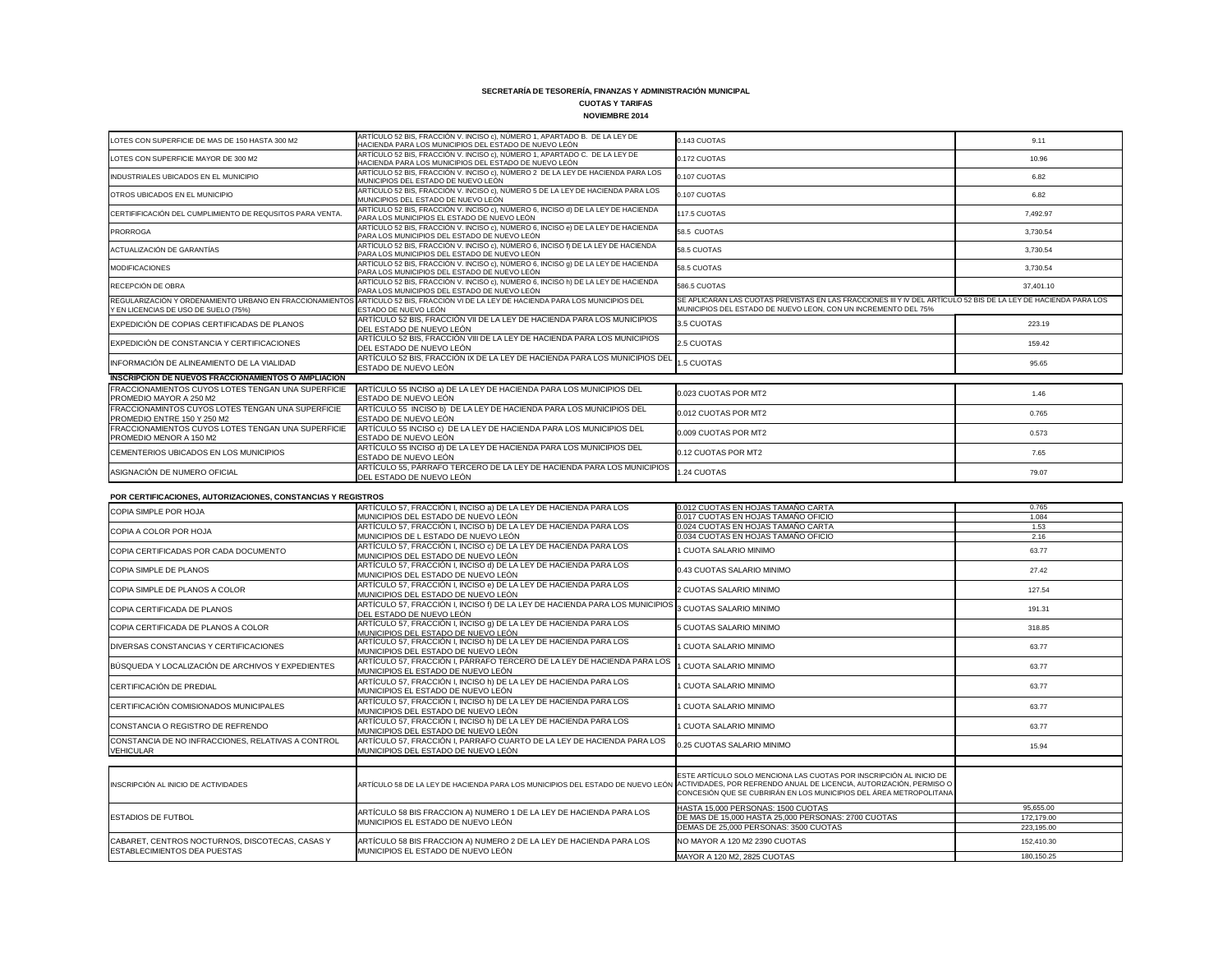## **CUOTAS Y TARIFAS**

| HOTELES Y MOTELES DE PASO CON SERVICIO DE BAR Y<br>RESTURANT-BAR                                          | ARTÍCULO 58 BIS FRACCION A) NUMERO 4 DE LA LEY DE HACIENDA PARA LOS<br>MUNICIPIOS EL ESTADO DE NUEVO LEÓN                                                            | 1500 CUOTAS | 95,655.00 |
|-----------------------------------------------------------------------------------------------------------|----------------------------------------------------------------------------------------------------------------------------------------------------------------------|-------------|-----------|
| <b>ESTABLECIMIENTOS QUE EXPENDAN BEBIDAS ALCOHOLICAS CERRADAS</b>                                         |                                                                                                                                                                      |             |           |
| ABARROTES CON VENTA DE CERVEZA CON UN AREA DE<br>EXPOSICIÓN AL PÚBLICO NO MAYOR A 50 M2                   | ARTÍCULO 58 BIS FRACCION A) NUMERO 5 INCISO a) DE LA LEY DE HACIENDA PARA 15 CUOTAS<br>LOS MUNICIPIOS EL ESTADO DE NUEVO LEÓN                                        |             | 956.55    |
| ABARROTES CON VENTA DE CERVEZA, VINOS Y LICORES CON<br>UN AREA DE EXPOSICIÓN AL PÚBLICO, NO MAYOR A 50 M2 | ARTÍCULO 58 BIS FRACCION A) NUMERO 5 INCISO b) DE LA LEY DE HACIENDA PARA $\mid_{30}$ CUOTAS<br>LOS MUNICIPIOS EL ESTADO DE NUEVO LEÓN                               |             | 1,913.10  |
| DEPOSITO CON VENTA DE CERVEZA INCLUYENO LOS QUE<br>TIENEN SERVICIO DE AUTO                                | $\overline{A}$ RTÍCULO 58 BIS FRACCION A) NUMERO 5 INCISO c) DE LA LEY DE HACIENDA PARA $\left _{40\text{ CUOTAS}}\right $<br>LOS MUNICIPIOS EL ESTADO DE NUEVO LEÓN |             | 2,550.80  |
| DEPOSITO CON VENTA DE CERVEZA, VINOS Y LICORES<br>INCLUYENDO LOS QUE TIENEN SERVICIO DE AUTO              | ARTÍCULO 58 BIS FRACCION A) NUMERO 5 INCISO d) DE LA LEY DE HACIENDA PARA 80 CUOTAS<br>LOS MUNICIPIOS EL ESTADO DE NUEVO LEÓN                                        |             | 5,101.60  |
| <b>LICORERÍAS</b>                                                                                         | ARTÍCULO 58 BIS FRACCION A) NUMERO 5 INCISO e) DE LA LEY DE HACIENDA PARA 80 CUOTAS<br>LOS MUNICIPIOS EL ESTADO DE NUEVO LEÓN                                        |             | 5,101.60  |
| MINISÚPER Y TIENDAS DE CONVENIENCIA CON UN AREA DE<br>EXPOSICIÓN AL PUBLICO NO MAYOR A 120 M2             | ARTÍCULO 58 BIS FRACCION A) NUMERO 5 INCISO f) DE LA LEY DE HACIENDA PARA<br>LOS MUNICIPIOS EL ESTADO DE NUEVO LEÓN                                                  | 60 CUOTAS   | 3,826.20  |
| MINISÚPER Y TIENDAS DE CONVENIENCIA CON UN AREA DE<br>EXPOSICIÓN AL PÚBLICO MAYOR A 120 M2                | ARTÍCULO 58 BIS FRACCION A) NUMERO 5 INCISO 9) DE LA LEY DE HACIENDA PARA 135 CUOTAS<br>LOS MUNICIPIOS EL ESTADO DE NUEVO LEÓN                                       |             | 8,608.95  |
| TIENDAS DE AUTO SERVICIO MAYOR A 120 M2                                                                   | ARTÍCULO 58 BIS FRACCION A) NUMERO 5 INCISO h) DE LA LEY DE HACIENDA PARA 190 CUOTAS<br>LOS MUNICIPIOS EL ESTADO DE NUEVO LEÓN                                       |             | 12,116.30 |
| TIENDAS DE AUTO SERV DEPARTAMENTALES MAYOR A 120 M2                                                       | ARTÍCULO 58 BIS FRACCION A) NUMERO 5 INCISO i) DE LA LEY DE HACIENDA PARA<br>LOS MUNICIPIOS EL ESTADO DE NUEVO LEÓN                                                  | 380 CUOTAS  | 24,232.60 |
| EXPENDIO Y DISTRIBUCIÓN AL MAYOREO DE CERVEZA Ó<br>BEBIDAS ALCOHÓLICAS                                    | ARTÍCULO 58 BIS FRACCION A) NUMERO 5 INCISO ¡) DE LA LEY DE HACIENDA PARA<br>LOS MUNICIPIOS EL ESTADO DE NUEVO LEÓN                                                  | 340 CUOTAS  | 21,681.80 |
| COTADI COIMICUTOO OUF EVOEUD AN DEDIDAO ALOQUOLIQAO EN DOTELLA ADIEDTA O AL OODEQ                         |                                                                                                                                                                      |             |           |

| CERVECERÍAS CON EXPENDIO DE CERVEZA                                                                                  | ARTÍCULO 58 BIS FRACCION A) NUMERO 5 INCISO k) SUBINCISO a) DE LA LEY DE<br>HACIENDA PARA LOS MUNICIPIOS DEL ESTADO DE NUEVO LEÓN | <b>85 CUOTAS</b>                                                                                                              | 5,420.45                                                                                     |
|----------------------------------------------------------------------------------------------------------------------|-----------------------------------------------------------------------------------------------------------------------------------|-------------------------------------------------------------------------------------------------------------------------------|----------------------------------------------------------------------------------------------|
| RESTAURANTES, LONCHERÍAS, FONDAS Y SIMILARES CON<br>EXPENDIO DE CERVEZA                                              | ARTÍCULO 58 BIS FRACCION A) NUMERO 5 INCISO k) SUBINCISO b) DE LA LEY DE<br>HACIENDA PARA LOS MUNICIPIOS DEL ESTADO DE NUEVO LEÓN | <b>85 CUOTAS</b>                                                                                                              | 5,420.45                                                                                     |
| BILLARES CON EXPENDIO DE CERVEZA                                                                                     | ARTÍCULO 58 BIS FRACCION A) NUMERO 5 INCISO k) SUBINCISO c) DE LA LEY DE<br>HACIENDA PARA LOS MUNICIPIOS DEL ESTADO DE NUEVO LEÓN | <b>85 CUOTAS</b>                                                                                                              | 5,420.45                                                                                     |
| BILLARES CON EXPENDIO DE CERVEZA. VINOS Y LICORES                                                                    | ARTÍCULO 58 BIS FRACCION A) NUMERO 5 INCISO k) SUBINCISO d) DE LA LEY DE<br>HACIENDA PARA LOS MUNICIPIOS DEL ESTADO DE NUEVO LEÓN | 130 CUOTAS                                                                                                                    | 8,290.10                                                                                     |
| CANTINAS O BARES CON EXPENDIO DE CERVEZA VINOS Y<br><b>LICORES</b>                                                   | ARTÍCULO 58 BIS FRACCION A) NUMERO 5 INCISO k) SUBINCISO e) DE LA LEY DE<br>HACIENDA PARA LOS MUNICIPIOS DEL ESTADO DE NUEVO LEÓN | 250 CUOTAS                                                                                                                    | 15,942.50                                                                                    |
| RESTAURANTES - BAR CON EXPENIO DE CERVEZA, VINOS Y<br>LICORES, CON UN ÁREA DE ATENCIÓN AL PÚBLICO DE HASTA<br>120 M2 | ARTÍCULO 58 BIS FRACCION A) NUMERO 5 INCISO k) SUBINCISO f) DE LA LEY DE<br>HACIENDA PARA LOS MUNICIPIOS DEL ESTADO DE NUEVO LEÓN | 150 CUOTAS                                                                                                                    | 9,565.50                                                                                     |
| RESTAURANTES- BAR CON EXPENDIO DE CERVEZA, VINOS Y<br>LICORES CON UN AREA DE ATENCIÓN AL PÚBLICO MAYOR A 120<br>M2   | ARTÍCULO 58 BIS FRACCION A) NUMERO 5 INCISO k) SUBINCISO g) DE LA LEY DE<br>HACIENDA PARA LOS MUNICIPIOS DEL ESTADO DE NUEVO LEÓN | 250 CUOTAS                                                                                                                    | 15,942.50                                                                                    |
| CENTROS O CLUBES SOCIALES O DEPORTIVOS CON EXPENDIO O<br>CONSUMO DE CERVEZA, VINOS Y LICORES                         | ARTÍCULO 58 BIS FRACCION A) NUMERO 5 INCISO k) SUBINCISO h) DE LA LEY DE HACIENDA<br>PARA LOS MUNICIPIOS DEL ESTADO DE NUEVO LEÓN | PAGARÁN UNA CUOTA POR METRO DE SUPERFICIE DE EXPENDIO O DE<br>CONSUMO, EN NINGÚN CASO LA CANTIDAD SERÁ INFERIOR A 100 CUOTAS  | 63.77 POR M2 DE SUPERFICIE DE EXPENDIO O<br>DE CONSUMO, NINGUN CASO SERA INFERIOR<br>A 6,377 |
| CENTROS O CLUBES SOCIALES O DEPORTIVOS CON EXPENDIO O<br>CONSUMO DE CERVEZA, VINOS Y LICORES                         | ARTÍCULO 58 BIS FRACCION A) NUMERO 5 INCISO k) SUBINCISO i) DE LA LEY DE HACIENDA<br>PARA LOS MUNICIPIOS DEL ESTADO DE NUEVO LEÓN | PAGARÁN 0.25 CUOTAS POR METRO CUADRADO DE SUPERFICIE DE CONSUMO<br>EN NINGUN CASO, LA CANTIDAD A PAGAR SERA MENOR A 50 CUOTAS | 15.94 POR M2 DE SUPERFICIE DE CONSUMO.<br>NINGUN CASO SERA INFERIOR A 3.188.50               |
|                                                                                                                      |                                                                                                                                   | HASTA 150 M2 DE EXPENDIO O CONSUMO ABIERTO AL PÚBLICO 150<br><b>CUOTAS</b>                                                    | 9,565.50                                                                                     |
| HOTELES CON EXPENDIO O CONSUMO HASTA 150 M2                                                                          | ARTICULO 58 BIS FRACCION A) NUMERO 5 INCISO k) SUBINCISO ¡) DE LA LEY DE<br>HACIENDA PARA LOS MUNICIPIOS DEL ESTADO DE NUEVO LEON | POR EL EXEDENTE DE 150 METROS, PAGARÁN POR CADA M2 O<br>FRACCIÓN DE EXPENDIO O CONSUMO ABIERTO AL PÚBLICO 0.6 CUOTAS          | 38.26                                                                                        |
|                                                                                                                      |                                                                                                                                   | NOTA: EN NINGUN CASO LA CANTIDAD A PAGAR SERA MAYOR A 1,000<br><b>CUOTAS</b>                                                  | NO MAYOR A 63,770                                                                            |
|                                                                                                                      |                                                                                                                                   |                                                                                                                               |                                                                                              |
| <b>PERMISOS ESPECIALES</b>                                                                                           |                                                                                                                                   |                                                                                                                               |                                                                                              |
| EXPENDIO Y CONSUMO DE BEBIDAS ALCOHOLICAS                                                                            | ARTÍCULO 58 BIS FRACCION B) NUMERO 1 DE LA LEY DE HACIENDA PARA LOS<br>MUNICIPIOS DEL ESTADO DE NUEVO LEÓN                        | 0.2 CUOTAS POR M2 DE SUPERFICIE DE EXPENDIO O CONSUMO, MAS UN<br>10% DE LOS DERECHOS POR CADA DIA DE DURACION DEL PERMISO     | 12.75                                                                                        |
| CONSUMO DE BEBIDAS ALCOHOLICAS                                                                                       | ARTÍCULO 58 BIS FRACCION B) NUMERO 2 DE LA LEY DE HACIENDA PARA LOS<br>MUNICIPIOS DEL ESTADO DE NUEVO LEÓN                        | 0.1 CUOTAS POR M2 SE SUPERFICIE DE CONSUMO, MAS UN 10% DE LOS<br>DERECHOS POR CADA DIA DE DURACION DEL PERMISO                | 6.37                                                                                         |

| CERVECERÍAS CON EXPENDIO DE CERVEZA                                                                                              | ARTÍCULO 58 BIS FRACCION A) NUMERO 5 INCISO K) SUBINCISO a) DE LA LEY DE<br>HACIENDA PARA LOS MUNICIPIOS DEL ESTADO DE NUEVO LEÓN | <b>85 CUOTAS</b>                                                                                                               | 5,420.45                                                                                     |
|----------------------------------------------------------------------------------------------------------------------------------|-----------------------------------------------------------------------------------------------------------------------------------|--------------------------------------------------------------------------------------------------------------------------------|----------------------------------------------------------------------------------------------|
| RESTAURANTES, LONCHERÍAS, FONDAS Y SIMILARES CON<br>EXPENDIO DE CERVEZA                                                          | ARTÍCULO 58 BIS FRACCION A) NUMERO 5 INCISO K) SUBINCISO b) DE LA LEY DE<br>HACIENDA PARA LOS MUNICIPIOS DEL ESTADO DE NUEVO LEÓN | <b>85 CUOTAS</b>                                                                                                               | 5.420.45                                                                                     |
| BILLARES CON EXPENDIO DE CERVEZA                                                                                                 | ARTÍCULO 58 BIS FRACCION A) NUMERO 5 INCISO k) SUBINCISO c) DE LA LEY DE<br>HACIENDA PARA LOS MUNICIPIOS DEL ESTADO DE NUEVO LEÓN | <b>85 CUOTAS</b>                                                                                                               | 5,420.45                                                                                     |
| BILLARES CON EXPENDIO DE CERVEZA. VINOS Y LICORES                                                                                | ARTÍCULO 58 BIS FRACCION A) NUMERO 5 INCISO k) SUBINCISO d) DE LA LEY DE<br>HACIENDA PARA LOS MUNICIPIOS DEL ESTADO DE NUEVO LEÓN | 130 CUOTAS                                                                                                                     | 8,290.10                                                                                     |
| CANTINAS O BARES CON EXPENDIO DE CERVEZA VINOS Y<br><b>LICORES</b>                                                               | ARTÍCULO 58 BIS FRACCION A) NUMERO 5 INCISO k) SUBINCISO e) DE LA LEY DE<br>HACIENDA PARA LOS MUNICIPIOS DEL ESTADO DE NUEVO LEÓN | 250 CUOTAS                                                                                                                     | 15,942.50                                                                                    |
| RESTAURANTES - BAR CON EXPENIO DE CERVEZA, VINOS Y<br>LICORES, CON UN ÁREA DE ATENCIÓN AL PÚBLICO DE HASTA<br>120 M <sub>2</sub> | ARTÍCULO 58 BIS FRACCION A) NUMERO 5 INCISO K) SUBINCISO f) DE LA LEY DE<br>HACIENDA PARA LOS MUNICIPIOS DEL ESTADO DE NUEVO LEÓN | 150 CUOTAS                                                                                                                     | 9,565.50                                                                                     |
| RESTAURANTES- BAR CON EXPENDIO DE CERVEZA, VINOS Y<br>LICORES CON UN AREA DE ATENCIÓN AL PÚBLICO MAYOR A 120                     | ARTÍCULO 58 BIS FRACCION A) NUMERO 5 INCISO k) SUBINCISO g) DE LA LEY DE<br>HACIENDA PARA LOS MUNICIPIOS DEL ESTADO DE NUEVO LEÓN | 250 CUOTAS                                                                                                                     | 15.942.50                                                                                    |
| CENTROS O CLUBES SOCIALES O DEPORTIVOS CON EXPENDIO O<br>CONSUMO DE CERVEZA, VINOS Y LICORES                                     | ARTÍCULO 58 BIS FRACCION A) NUMERO 5 INCISO k) SUBINCISO h) DE LA LEY DE HACIENDA<br>PARA LOS MUNICIPIOS DEL ESTADO DE NUEVO LEÓN | PAGARÁN UNA CUOTA POR METRO DE SUPERFICIE DE EXPENDIO O DE<br>CONSUMO, EN NINGÚN CASO LA CANTIDAD SERÁ INFERIOR A 100 CUOTAS   | 63.77 POR M2 DE SUPERFICIE DE EXPENDIO O<br>DE CONSUMO, NINGUN CASO SERA INFERIOR<br>A 6.377 |
| ICENTROS O CLUBES SOCIALES O DEPORTIVOS CON EXPENDIO O<br>CONSUMO DE CERVEZA, VINOS Y LICORES                                    | ARTÍCULO 58 BIS FRACCION A) NUMERO 5 INCISO k) SUBINCISO i) DE LA LEY DE HACIENDA<br>PARA LOS MUNICIPIOS DEL ESTADO DE NUEVO LEÓN | PAGARÁN 0.25 CUOTAS POR METRO CUADRADO DE SUPERFICIE DE CONSUMO.<br>EN NINGUN CASO, LA CANTIDAD A PAGAR SERA MENOR A 50 CUOTAS | 15.94 POR M2 DE SUPERFICIE DE CONSUMO.<br>NINGUN CASO SERA INFERIOR A 3,188.50               |
|                                                                                                                                  |                                                                                                                                   | HASTA 150 M2 DE EXPENDIO O CONSUMO ABIERTO AL PÚBLICO 150<br><b>CUOTAS</b>                                                     | 9.565.50                                                                                     |
| <b>IHOTELES CON EXPENDIO O CONSUMO HASTA 150 M2</b>                                                                              | ARTICULO 58 BIS FRACCION A) NUMERO 5 INCISO k) SUBINCISO ¡) DE LA LEY DE<br>HACIENDA PARA LOS MUNICIPIOS DEL ESTADO DE NUEVO LEON | POR EL EXEDENTE DE 150 METROS, PAGARÁN POR CADA M2 O<br>FRACCIÓN DE EXPENDIO O CONSUMO ABIERTO AL PÚBLICO 0.6 CUOTAS           | 38.26                                                                                        |
|                                                                                                                                  |                                                                                                                                   | NOTA: EN NINGUN CASO LA CANTIDAD A PAGAR SERA MAYOR A 1,000<br><b>CUOTAS</b>                                                   | NO MAYOR A 63,770                                                                            |
| <b>PERMISOS ESPECIALES</b>                                                                                                       |                                                                                                                                   |                                                                                                                                |                                                                                              |
|                                                                                                                                  | ARTÍCULO 58 BIS FRACCION B) NUMERO 1 DE LA LEY DE HACIENDA PARA LOS                                                               | 0.2 CUOTAS POR M2 DE SUPERFICIE DE EXPENDIO O CONSUMO, MAS UN                                                                  |                                                                                              |
| EXPENDIO Y CONSUMO DE BEBIDAS ALCOHOLICAS                                                                                        | MUNICIPIOS DEL ESTADO DE NUEVO LEÓN                                                                                               | 10% DE LOS DERECHOS POR CADA DIA DE DURACION DEL PERMISO                                                                       | 12.75                                                                                        |
| CONSUMO DE BEBIDAS ALCOHOLICAS                                                                                                   | ARTÍCULO 58 BIS FRACCION B) NUMERO 2 DE LA LEY DE HACIENDA PARA LOS<br>MUNICIPIOS DEL ESTADO DE NUEVO LEÓN                        | 0.1 CUOTAS POR M2 SE SUPERFICIE DE CONSUMO, MAS UN 10% DE LOS<br>DERECHOS POR CADA DIA DE DURACION DEL PERMISO                 | 6.37                                                                                         |

| <b>REVISION, INSPECCION Y SERVICIO</b>         |                                                                                                                                                             |                                                                                               |             |
|------------------------------------------------|-------------------------------------------------------------------------------------------------------------------------------------------------------------|-----------------------------------------------------------------------------------------------|-------------|
| <b>IDE LICENCIA DE MANEJO</b>                  | SERVICIO DE EXAMEN MEDICO DE PERICIA PARA AUTORIZACIÓN ARTÍCULO 62 FRACCIÓN I DE LA LEY DE HACIENDA PARA LOS MUNICIPIOS DEL<br><b>IESTADO DE NUEVO LEÓN</b> | 2 CUOTAS                                                                                      | 127.54      |
| <b>IPERMISO PARA TRANSITAR SIN PLACAS</b>      | ARTÍCULO 62 FRACCIÓN I, PÁRRAFO SEGUNDO DE LA LEY DE HACIENDA PARA LOS 6 CUOTAS<br>MUNICIPIOS DEL ESTADO DE NUEVO LEÓN                                      |                                                                                               | 382.62      |
| LICENCIA PARA ESTACIONAMIENTO CARGA Y DESCARGA | ARTÍCULO 62 FRACCIÓN I, PÁRRAFO CUARTO DE LA LEY DE HACIENDA PARA LOS<br>MUNICIPIOS DEL ESTADO DE NUEVO LEÓN                                                | <b>5 CUOTAS</b>                                                                               | 318.85      |
| REVISIÓN DE ISAI                               | ARTICULO 62 FRACCIÓN IV DE LA LEY DE HACIENDA PARA LOS MUNICIPIOS DEL<br>ESTADO DE NUEVO LEÓN                                                               | 10 CUOTAS POR CADA INMUEBLE CUANDO NO EXISTA CANTIDAD A<br><b>PAGAR POR CONCEPTO DEL ISAI</b> | 637.70      |
| INSPECCIÓN DE COMERCIO AMBULANTE               | ARTÍCULO 62, FRACCIÓN II DE LA LEY DE HACIENDA PARA LOS MUNICIPIOS DEL<br><b>IESTADO DE NUEVO LEÓN</b>                                                      | DE \$20 A \$70 POR INSPECCIONES QUE PREVIENEN LOS REGLAMENTOS<br><b>A NIVEL MUNICIPAL</b>     | \$20 Y \$70 |

**ESTABLECIMIENTOS QUE EXPENDAN BEBIDAS ALCOHOLICAS EN BOTELLA ABIERTA O AL COPEO**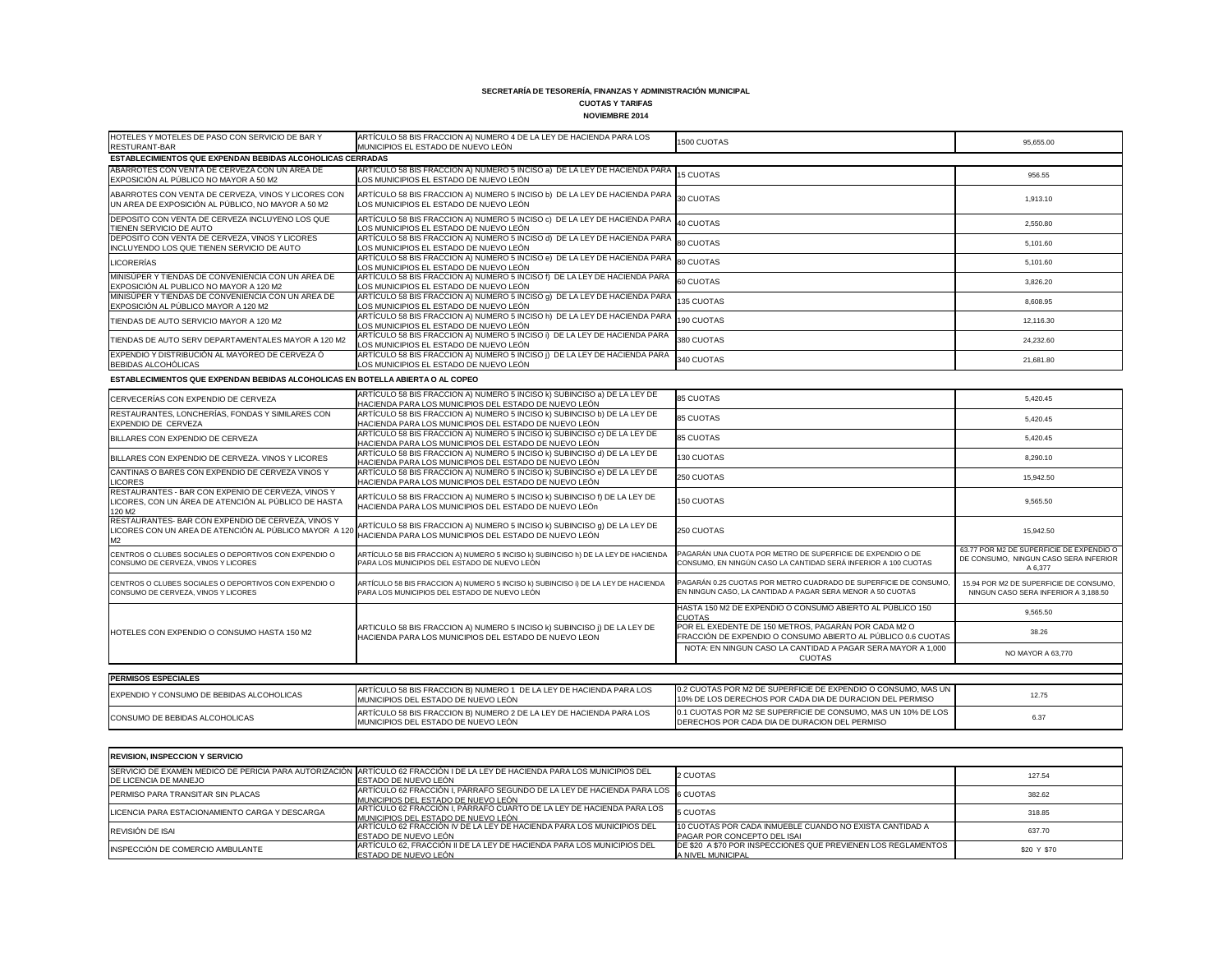# **CUOTAS Y TARIFAS**

| <b>NOVIEMBRE 2014</b>                                                                                                                |                                                                                                                                                                                        |                                                                                                                                                                                                                                                       |                                               |
|--------------------------------------------------------------------------------------------------------------------------------------|----------------------------------------------------------------------------------------------------------------------------------------------------------------------------------------|-------------------------------------------------------------------------------------------------------------------------------------------------------------------------------------------------------------------------------------------------------|-----------------------------------------------|
| INTERVENCION DE DIV. Y ESPECT. PUB.                                                                                                  | ARTÍCULO 31 BIS, FRACCION I, INCISO d) y ARTÍCULO 63 DE LA LEY DE HACIENDA<br><u>PARA LOS MUNICIPIOS DEL ESTADO DE NUEVO LEÓN</u>                                                      | EN RAZÓN A SU COSTO                                                                                                                                                                                                                                   | SEGÚN SEA EL CASO                             |
| <b>INSPECCION DE ECOLOGIA</b>                                                                                                        | ARTICULO 63 DE LA LEY DE HACIENDA ARA LOS MUNICIPIOS DEL ESTADO DE<br>NUEVO LEON                                                                                                       | EN RAZÓN A SU COSTO                                                                                                                                                                                                                                   | SEGÚN SEA EL CASO                             |
| SERVICIOS SANITARIOS QUE PRESTE EL MUNICIPIO                                                                                         |                                                                                                                                                                                        |                                                                                                                                                                                                                                                       |                                               |
| MANTENER ANIMALES EN OBSERVACIÓN                                                                                                     | ART ÍCULO 62, FRACCIÓN VI, INCISO a) DE LA LEY DE HACIENDA PARA LOS<br>MUNICIPIOS DEL ESTADO DE NUEVO LEÓN                                                                             | 0.50 CUOTAS                                                                                                                                                                                                                                           | 31.88                                         |
| RECOGER ANIMALES DOMÉSTICOS ENFERMOS                                                                                                 | ARTÍCULO 62, FRACCIÓN VI INCISO b) DE LA LEY DE HACIENDA PARA LOS<br><u>MUNICIPIOS DEL ESTADO DE NUEVO LEÓNI</u>                                                                       | 0.50 CUOTAS                                                                                                                                                                                                                                           | 31.88                                         |
| <b>EXPEDICION DE LICENCIAS</b>                                                                                                       |                                                                                                                                                                                        |                                                                                                                                                                                                                                                       |                                               |
|                                                                                                                                      | ARTÍCULO 64, FRACCIÓN V, PÁRRAFO PRIMERO DE LA LEY DE HACIENDA PARA LOS POR LICENCIA Y MEDIO DE IDENTIFICACIÓN POR M2 DE EXPOSICIÓN, 2.5<br><u>MUNICIPIOS DEL ESTADO DE NUEVO LEÓN</u> | <b>CUOTAS</b>                                                                                                                                                                                                                                         | 159.42 POR M2                                 |
| <b>LICENCIA DE ANUNCIOS</b>                                                                                                          | ARTÍCULO 64, FRACCIÓN V, PÁRRAFO SEGUNDO DE LA LEY DE HACIENDA PARA<br>LOS MUNICIPIOS DEL ESTADO DE NUEVO LEÓN                                                                         | ANUNCIOS CUYA SUPERFICIE DE EXPOSICIÓN ESTE COMPUESTA DE<br>ELEMENTOS ELECTRÓNICOS, EL MONTO MÁXIMO SERÁ DE 75 CUOTAS                                                                                                                                 | 4,782.75                                      |
| <b>LIMPIEZA DE LOTES BALDÍOS</b>                                                                                                     |                                                                                                                                                                                        |                                                                                                                                                                                                                                                       |                                               |
|                                                                                                                                      | ARTÍCULO 65, INCISO a) DE LA LEY DE HACIENDA PARA LOS MUNICIPIOS DEL<br>ESTADO DE NUEVO LEÓN                                                                                           | PREDIOS CON SUPERFICIE HASTA 1,000 M2 0.30 CUOTAS                                                                                                                                                                                                     | 19.13                                         |
|                                                                                                                                      | ARTÍCULO 65 INCISO b) DE LA LEY DE HACIENDA PARA LOS MUNICIPIOS DEL<br>ESTADO DE NUEVO LEÓN                                                                                            | POR EL EXCEDENTE DE 1,000 M2, POR CADA M2 EXCEDENTE 0.26<br><b>CUOTAS</b>                                                                                                                                                                             | 16.58                                         |
| LIMPIEZA DE LOTES BALDÍOS                                                                                                            | ARTÍCULO 65, PÁRRAFO SEPTIMO DE LA LEY DE HACIENDA PARA LOS MUNICIPIOS<br>DEL ESTADO DE NUEVO LEÓN                                                                                     | POR SERVICIO DE RECOLECCIÓN, TRASLADO Y DISPOSICIÓN FINAL DE<br>LA BASURA PRODUCTO DE LA LIMPIEZA A SOLICITUD DEL PROPIETARIO<br>DEL PREDIO, EL COSTO SERÁ DE 6 CUOTAS POR M3 O FRACCIÓN DE<br>MATERIA RECOLECTADA                                    | 382.62                                        |
| <b>LIMPIEZA Y RECOLECCION DE DESECHOS INDUSTRIALES Y COMERCIALES</b>                                                                 |                                                                                                                                                                                        |                                                                                                                                                                                                                                                       |                                               |
|                                                                                                                                      | ARTÍCULO 65 BIS INCISO a) DE LA LEY DE HACIENDA PARA LOS MUNICIPIOS DEL<br>ESTADO DE NUEVO LEÓN                                                                                        | INMUEBLES QUE GENEREN HASTA 5 KG. DIARIOS, 2 CUOTAS                                                                                                                                                                                                   | 127.54                                        |
|                                                                                                                                      | ARTÍCULO 65 BIS INCISO b) DE LA LEY DE HACIENDA PARA LOS MUNICIPIOS DEL<br>ESTADO DE NUEVO LEÓN                                                                                        | INMUEBLES QUE GENEREN MÁS DE 5 KG. Y HASTA 10 KG DIARIOS, 4<br><b>CUOTAS</b>                                                                                                                                                                          | 255.08                                        |
|                                                                                                                                      | ARTÍCULO 65 BIS INCISO c) DE LA LEY DE HACIENDA PARA LOS MUNICIPIOS DEL<br>ESTADO DE NUEVO LEÓN                                                                                        | INMUEBLES QUE GENEREN MÁS DE 10 KG. Y HASTA 25 KG. DIARIOS, 6<br><b>CUOTAS</b>                                                                                                                                                                        | 382.62                                        |
| SERVICIO DE LIMPIA DE DESECHOS INDUSTRIALES Y<br><b>COMERCIALES</b>                                                                  | ARTÍCULO 65 BIS INCISO d) DE LA LEY DE HACIENDA PARA LOS MUNICIPIOS DEL<br>ESTADO DE NUEVO LEÓN                                                                                        | INMUEBLES QUE GENEREN MÁS DE 25 KG. Y HASTA 50 KG. DIARIOS, 14<br><b>CUOTAS</b>                                                                                                                                                                       | 892.78                                        |
|                                                                                                                                      | ARTÍCULO 65 BIS INCISO e) DE LA LEY DE HACIENDA PARA LOS MUNICIPIOS DEL<br>ESTADO DE NUEVO LEÓN                                                                                        | INMUEBLES QUE GENEREN MÁS DE 50 KG. Y HASTA 100 KG. DIARIOS, 25<br><b>CUOTAS</b>                                                                                                                                                                      | 1,594.25                                      |
|                                                                                                                                      | ARTÍCULO 65 BIS INCISO f) DE LA LEY DE HACIENDA PARA LOS MUNICIPIOS DEL<br>ESTADO DE NUEVO LEÓN                                                                                        | INMUEBLES QUE GENEREN MÁS DE 100 KG. Y HASTA 200 KG. DIARIOS, 48<br><b>CUOTAS</b>                                                                                                                                                                     | 3,060.96                                      |
|                                                                                                                                      | ARTÍCULO 65 BIS INCISO g) DE LA LEY DE HACIENDA PARA LOS MUNICIPIOS DEL<br>ESTADO DE NUEVO LEÓN                                                                                        | INMUEBLES QUE GENEREN MÁS DE 200 KG. Ó EL EQUIVALENTE A TRES<br>M3 DIARIOS EL COBRO SERÁ DE 48 CUOTAS MÁS 0.50 CUOTAS POR<br>CADA 5KG. ADICIONALES                                                                                                    | 3060.96 MÁS 31.88 POR CADA 5KG<br>ADICIONALES |
| <b>OCUPACION DE LA VIA PUBLICA</b>                                                                                                   |                                                                                                                                                                                        |                                                                                                                                                                                                                                                       |                                               |
| OCUPAR LA VÍA PUBLICA CON INSTALACIONES FIJAS O<br><b>SEMIFIJAS</b>                                                                  | ARTÍCULO 65 BIS-1, FRACCIÓN I DE LA LEY DE HACIENDA PARA LOS MUNCICPIOS<br>DEL ESTADO DE NUEVO LEÓN                                                                                    | 0.016 CUOTAS DIARIAS                                                                                                                                                                                                                                  | 1.02 POR M2                                   |
| SITIOS DE AUTOMÓVILES                                                                                                                | ARTÍCULO 65 BIS-1, FRACCIÓN II DE LA LEY DE HACIENDA PARA LOS MUNICIPIOS<br>DEL ESTADO DE NUEVO LEÓN                                                                                   | 5 CUOTAS POR TRIMESTRE                                                                                                                                                                                                                                | 318.85                                        |
| CAJONES ESTACIONAMIENTO COMERCIAL                                                                                                    | ARTÍCULO 65 BIS-1, FRACCIÓN III INCISO a) DE LA LEY DE HACIENDA PARA LOS<br>MUNICIPIOS DEL ESTADO DE NUEVO LEÓN                                                                        | 5 CUOTAS POR M2                                                                                                                                                                                                                                       | 318.85 POR M2                                 |
| CAJONES ESTACIONAMIENTO PARTICULAR                                                                                                   | ARTÍCULO 65 BIS-1, FRACCIÓN III INCISO b) DE LA LEY DE HACIENDA PARA LOS<br>MUNICIPIOS DEL ESTADO DE NUEVO LEÓN                                                                        | 1.5 CUOTAS POR M2                                                                                                                                                                                                                                     | 95.65 POR M2                                  |
| RECOLECCIÓN DE PARQUÍMETROS                                                                                                          | ARTÍCULO 65 BIS-1, FRACCIÓN IV, PÁRRAFO PRIMERO DE LA LEY DE HACIENDA<br>PARA LOS MUNICIPIOS DEL ESTADO DE NUEVO LEÓN                                                                  | \$2.50 POR HORA                                                                                                                                                                                                                                       | \$2.50 POR HORA                               |
| MATERIAL EN LA VÍA PUBLICA                                                                                                           | ARTÍCULO 65 BIS-1 FRACCIÓN V (SUSPENDIDA SU APLICACIÓN POR LA DECLARATORIA DE COORDINACIÓN EN MATERIA FEDERAL DE DERECHOS)                                                             |                                                                                                                                                                                                                                                       |                                               |
| MERCADOS AMBULANTES                                                                                                                  | ARTÍCULO 65 BIS-1, FRACCIÓN I                                                                                                                                                          | 0.016 CUOTAS DIARIAS POR M2 COMPLETO O FRACCION                                                                                                                                                                                                       | 1.02 POR M2                                   |
| CALCOMANÍAS DE ESTACIONÓMETROS<br><b>CONTRIBUCIONES POR NUEVOS FRACCIONAMIENTOS, EDIFICACIONES, RELOTIFICACIONES Y SUBDIVISIONES</b> | ARTÍCULO 65 BIS-1, FRACCIÓN I, PÁRRAFO SEGUNDO                                                                                                                                         | 0.081 CUOTAS DIARIAS POR METRO CUADRADO                                                                                                                                                                                                               | 5.16                                          |
| PAGO DEL 7 %                                                                                                                         | ARTICULO 65 BIS 2 DE LA LEY DE HACIENDA PARA LOS MUNICIPIOS DEL ESTADO DE<br>NUEVO LEON                                                                                                | LOS PREDIOS NO HABITACIONALES CEDERÁN O PAGARÁN EL 7% DEL<br>ÁREA QUE RESULTE DE RESTAR AL AREA TOTAL DEL PREDIO, LAS<br>ÁREAS DE AFECTACIÓN Y VIALIDADES                                                                                             | SEGÚN SEA EL CASO                             |
| <b>PAGO DEL ARTICULO 151 FRACC II</b>                                                                                                | ARTICULO 65 BIS 2 DE LA LEY DE HACIENDA PARA LOS MUNICIPIOS DEL ESTADO DI<br>NUEVO LEON                                                                                                | CEDER SUELO AL MUNICIPIO PARA DESTINOS A RAZÓN DEL 17% -<br>DIECISIETE DEL ÁREA VENDIBLE Ó 22 - VEINTIDÓS METROS CUADRADOS<br>POR UNIDAD DE VIVIENDA, O LO QUE RESULTE MAYOR. LOS USOS<br>COMPLEMENTARIOS NO HABITACIONALES CEDERÁN EL 7% - SIETE DEL | SEGÚN SEA EL CASO                             |
| <b>OTROS INGRESOS</b>                                                                                                                |                                                                                                                                                                                        |                                                                                                                                                                                                                                                       |                                               |
| <b>OTROS INGRESOS</b>                                                                                                                | ARTICULO 63 PARRAFO SEGUNDO DE LA LEY DE HACIENDA PARA LOS MUNICIPIOS DEL<br>ESTADO DE NUEVO LEON                                                                                      | SEGÚN SEA EL CASO                                                                                                                                                                                                                                     | SEGÚN SEA EL CASO                             |
| <b>DIVERSOS</b>                                                                                                                      |                                                                                                                                                                                        |                                                                                                                                                                                                                                                       |                                               |
| <b>DIVERSOS</b>                                                                                                                      | ARTICULO 63 PARRAFO SEGUNDO DE LA LEY DE HACIENDA PARA LOS MUNICIPIOS DEL<br>ESTADO DE NUEVO LEON                                                                                      | SEGÚN SEA EL CASO                                                                                                                                                                                                                                     | SEGÚN SEA EL CASO                             |
|                                                                                                                                      | <b>3.- PRODUCTOS</b>                                                                                                                                                                   |                                                                                                                                                                                                                                                       |                                               |
| <b>CONCEPTO Y DESCRIPCION</b>                                                                                                        | <b>FUNDAMENTO JURÍDICO</b>                                                                                                                                                             | <b>CUOTA QUE CORRESPONDE</b>                                                                                                                                                                                                                          | <b>CANTIDAD</b>                               |

| IUTRUS INGRESUS.              | <b>ESTADO DE NUEVO LEON</b>                                                                              | TSEGUN SEA EL CASO         |
|-------------------------------|----------------------------------------------------------------------------------------------------------|----------------------------|
| <b>DIVERSOS</b>               |                                                                                                          |                            |
| <b>DIVERSOS</b>               | ARTICULO 63 PARRAFO SEGUNDO DE LA LEY DE HACIENDA PARA LOS MUNICIPIOS DEL<br><b>ESTADO DE NUEVO LEON</b> | <b>I</b> SEGUN SEA EL CASO |
|                               | <b>3.- PRODUCTOS</b>                                                                                     |                            |
| <b>CONCEPTO Y DESCRIPCION</b> | <b>FUNDAMENTO JURIDICO</b>                                                                               | <b>CU</b>                  |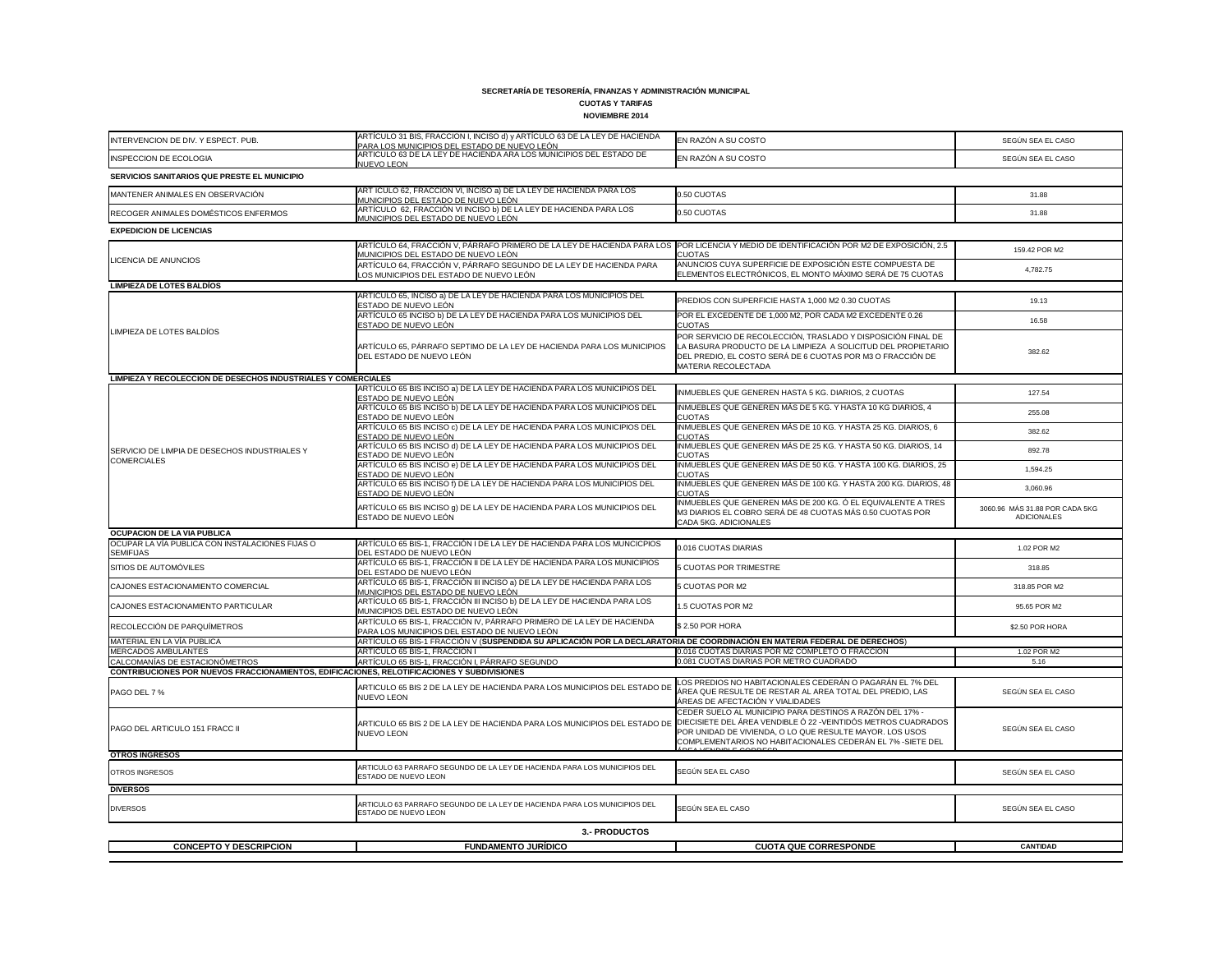**SECRETARÍA DE TESORERÍA, FINANZAS Y ADMINISTRACIÓN MUNICIPAL CUOTAS Y TARIFAS**

**NOVIEMBRE 2014**

Т

| <b>EXPLOTACION</b>           |                                                                                                         |  |
|------------------------------|---------------------------------------------------------------------------------------------------------|--|
| <b>CUOTAS DIF GUARDERIAS</b> | <b>IARTICULO 66, FRACCION I DE LA LEY DE HACIENDA PARA LOS MUNICIPIOS DEL ESTADO DE I</b><br>NUEVO LEON |  |
|                              |                                                                                                         |  |

| <b>CUOTAS DIF GUARDERIAS</b>                                         | ANTIQUEO 00, I INNOCION TI DE EA EET DE HAOIENDA FANA EOS MONIGII 103 DEE ESTADO DE<br><b>NUEVO LEON</b>                                                                                                                                      | SEGÚN SEA EL CASO                                                                                                                                                                                                     | SEGÚN SEA EL CASO         |  |
|----------------------------------------------------------------------|-----------------------------------------------------------------------------------------------------------------------------------------------------------------------------------------------------------------------------------------------|-----------------------------------------------------------------------------------------------------------------------------------------------------------------------------------------------------------------------|---------------------------|--|
|                                                                      |                                                                                                                                                                                                                                               |                                                                                                                                                                                                                       |                           |  |
| <b>4.- APROVECHAMIENTOS</b>                                          |                                                                                                                                                                                                                                               |                                                                                                                                                                                                                       |                           |  |
| <b>CONCEPTO Y DESCRIPCION</b>                                        | <b>FUNDAMENTO JURÍDICO</b>                                                                                                                                                                                                                    | <b>CUOTA QUE CORRESPONDE</b>                                                                                                                                                                                          | <b>CANTIDAD</b>           |  |
| <b>MULTAS</b>                                                        |                                                                                                                                                                                                                                               |                                                                                                                                                                                                                       |                           |  |
| <b>MULTAS DE TRANSITO</b>                                            | ARTICULO 67, FRACCION I Y ARTICULO 69 DE LA LEY DE HACIENDA PARA LOS MUNICIPIOS<br>DEL ESTADO DE NUEVO LEON Y ARTICULO 136, FRACCION V, 137, 138, 139, 140 Y 145 DEL<br>REGLAMENTO DE TRANSITO Y VIALIDAD DEL MUNICIPIO DE GARCIA, NUEVO LEON | DE ACUERDO AL TABULADOR Y DEMAS PRECEPTOS QUE ESTABLECE EL<br>REGLAMENTO DE TRANSITO Y VIALIDAD DEL MUNCIPIO DE GARCIA, NUEVO<br><b>LEON</b>                                                                          | SEGÚN SEA EL CASO         |  |
| MULTAS DE POLICIA                                                    | ARTICULO 67, FRACCION I Y ARTICULO 69 DE LA LEY DE HACIENDA PARA LOS MUNICIPIOS<br>DEL ESTADO DE NUEVO LEON                                                                                                                                   | DE ACUERDO A TABULADOR                                                                                                                                                                                                | SEGÚN SEA EL CASO         |  |
| MULTAS DE OBRAS PUBLICAS                                             | ARTICULO 67 FRACCION I Y ARTICULO 69 DE LA LEY DE HACIENDA PARA LOS MUNICIPIOS<br>DEL ESTADO DE NUEVO LEON                                                                                                                                    | DE ACUERDO A TABULADOR                                                                                                                                                                                                | SEGÚN SEA EL CASO         |  |
| MULTAS DE COMERCIO Y ESPECTACULOS                                    | ARTICULO 67 FRACCION I Y ARTICULO 69 DE LA LEY DE HACIENDA PARA LOS MUNICIPIOS<br>DEL ESTADO DE NUEVO LEON                                                                                                                                    | DE ACUERDO A TABULADOR                                                                                                                                                                                                | SEGÚN SEA EL CASO         |  |
| <b>MULTAS DE LOTES BALDIOS</b>                                       | ARTICULO 67 FRACCION I Y ARTICULO 69 DE LA LEY DE HACIENDA PARA LOS MUNICIPIOS<br>DEL ESTADO DE NUEVO LEON                                                                                                                                    | DE ACUERDO A TABULADOR                                                                                                                                                                                                | SEGÚN SEA EL CASO         |  |
| <b>MULTA DE ISAI</b>                                                 | ARTICULO 67 FRACCION I Y ARTICULO 69 DE LA LEY DE HACIENDA PARA LOS MUNICIPIOS<br>DEL ESTADO DE NUEVO LEON                                                                                                                                    | DE ACUERDO A TABULADOR                                                                                                                                                                                                | SEGÚN SEA EL CASO         |  |
| MULTAS DE ECOLOGIA                                                   | ARTICULO 67 FRACCION I Y ARTICULO 69 DE LA LEY DE HACIENDA PARA LOS MUNICIPIOS<br>DEL ESTADO DE NUEVO LEON                                                                                                                                    | DE ACUERDO A TABULADOR                                                                                                                                                                                                | SEGÚN SEA EL CASO         |  |
| MULTAS PROTECCION CIVIL                                              | ARTICULO 67 FRACCION I Y ARTICULO 69 DE LA LEY DE HACIENDA PARA LOS MUNICIPIOS<br>DEL ESTADO DE NUEVO LEON                                                                                                                                    | DE ACUERDO A TABULADOR                                                                                                                                                                                                | SEGÚN SEA EL CASO         |  |
| MULTAS DE LIMPIA                                                     | ARTICULO 67 FRACCION I Y ARTICULO 69 DE LA LEY DE HACIENDA PARA LOS MUNICIPIOS<br>DEL ESTADO DE NUEVO LEON                                                                                                                                    | DE ACUERDO A TABULADOR                                                                                                                                                                                                | SEGÚN SEA EL CASO         |  |
| <b>ACCESORIOS Y REZAGOS</b>                                          |                                                                                                                                                                                                                                               |                                                                                                                                                                                                                       |                           |  |
| <b>RECARGOS DE IMPUESTO PREDIAL</b>                                  | ARTICULO 67, FRACCION III DE LA LEY DE HACIENDA PARA LOS MUNICIPIOS DEL ESTADO DE<br>NUEVO LEON, Y LEY DE INGRESOS PARA LOS MUNICIPIOS ART. 3 Y 4                                                                                             | AL PRESENTARSE ESPONTANEAMENTE EL 1% Y AL SER REQUERIDO EL 1.2%<br>POR CADA MES O FRACCION QUE SE RETARDE EL PAGO                                                                                                     | SEGÚN SEA EL CASO         |  |
| <b>RECARGOS DE ADQUISICION DE INMUEBLES</b>                          | ARTICULO 67, FRACCION III DE LA LEY DE HACIENDA PARA LOS MUNICIPIOS DEL ESTADO DE<br>NUEVO LEON, Y LEY DE INGRESOS PARA LOS MUNICIPIOS ART. 3 Y 4                                                                                             | AL PRESENTARSE ESPONTANEAMENTE EL 1% Y AL SER REQUERIDO EL 1.2%<br>POR CADA MES O FRACCION QUE SE RETARDE EL PAGO                                                                                                     | SEGÚN SEA EL CASO         |  |
| <b>RECARGOS DE DERECHOS</b>                                          | ARTICULO 67, FRACCION III DE LA LEY DE HACIENDA PARA LOS MUNICIPIOS DEL ESTADO DE<br>NUEVO LEON, Y LEY DE INGRESOS PARA LOS MUNICIPIOS ART. 3 Y 4                                                                                             | AL PRESENTARSE ESPONTANEAMENTE EL 1% Y AL SER REQUERIDO EL 1.2%<br>POR CADA MES O FRACCION QUE SE RETARDE EL PAGO                                                                                                     | SEGÚN SEA EL CASO         |  |
| RECARGOS DE APROVECHAMIENTO                                          | ARTICULO 67, FRACCION III DE LA LEY DE HACIENDA PARA LOS MUNICIPIOS DEL ESTADO DE<br>NUEVO LEON, Y LEY DE INGRESOS PARA LOS MUNICIPIOS ART. 3 Y 4                                                                                             | AL PRESENTARSE ESPONTANEAMENTE EL 1% Y AL SER REQUERIDO EL 1.2%<br>POR CADA MES O FRACCION QUE SE RETARDE EL PAGO                                                                                                     | SEGÚN SEA EL CASO         |  |
| GASTOS DE EJECUCION DE IMPUESTO PREDIAL                              | ARTICULO 67, FRACCION III DE LA LEY DE HACIENDA PARA LOS MUNICIPIOS DEL ESTADO DE<br>NUEVO LEON, ART. 145 DEL CODIGO FISCAL CAP. 3                                                                                                            | 10% DEL CREDITO FISCAL SIN EXCEDER 1 SALARIO MINIMO ELEVADO A DOS<br>AÑOS                                                                                                                                             | SEGÚN SEA EL CASO         |  |
| GASTOS DE EJECUCION DE ADQUISICION DE INMUEBLES                      | ARTICULO 67, FRACCION III DE LA LEY DE HACIENDA PARA LOS MUNICIPIOS DEL ESTADO DE<br>NUEVO LEON, ART. 145 DEL CODIGO FISCAL CAP. 3                                                                                                            | 10% DEL CREDITO FISCAL SIN EXCEDER 1 SALARIO MINIMO ELEVADO A DOS<br>AÑOS                                                                                                                                             | SEGÚN SEA EL CASO         |  |
| <b>GASTOS DE DERECHOS</b>                                            | ARTICULO 67, FRACCION III DE LA LEY DE HACIENDA PARA LOS MUNICIPIOS DEL ESTADO DE<br>NUEVO LEON, Y LEY DE INGRESOS PARA LOS MUNICIPIOS ART. 3 Y 4                                                                                             | AL PRESENTARSE ESPONTANEAMENTE EL 1% Y AL SER REQUERIDO EL 1.2%<br>POR CADA MES O FRACCION QUE SE RETARDE EL PAGO                                                                                                     | SEGÚN SEA EL CASO         |  |
| GASTOS DE APROVECHAMIENTO                                            | ARTICULO 67, FRACCION III DE LA LEY DE HACIENDA PARA LOS MUNICIPIOS DEL ESTADO DE<br>NUEVO LEON, Y LEY DE INGRESOS PARA LOS MUNICIPIOS ART. 3 Y 4                                                                                             | AL PRESENTARSE ESPONTANEAMENTE EL 1% Y AL SER REQUERIDO EL 1.2%<br>POR CADA MES O FRACCION QUE SE RETARDE EL PAGO                                                                                                     | SEGÚN SEA EL CASO         |  |
| SANCION DE IMPUESTO PREDIAL                                          | ARTICULO 67, FRACCION III DE LA LEY DE HACIENDA PARA LOS MUNICIPIOS DEL ESTADO DE<br>NUEVO LEON Y CODIGO FISCAL ART 22                                                                                                                        | SEGÚN SEA EL CASO                                                                                                                                                                                                     | SEGÚN SEA EL CASO         |  |
| SANCION DE ADQUISICION DE INMUEBLES                                  | ARTICULO 67, FRACCION III DE LA LEY DE HACIENDA PARA LOS MUNICIPIOS DEL ESTADO DE<br>NUEVO LEON Y CODIGO FISCAL ART 22                                                                                                                        | SEGÚN SEA EL CASO                                                                                                                                                                                                     | SEGÚN SEA EL CASO         |  |
| SANCION DE DERECHOS                                                  | ARTICULO 67, FRACCION III DE LA LEY DE HACIENDA PARA LOS MUNICIPIOS DEL ESTADO DE<br>NUEVO LEON Y CODIGO FISCAL ART 22                                                                                                                        | SEGÚN SEA EL CASO                                                                                                                                                                                                     | SEGÚN SEA EL CASO         |  |
| SANCION DE APROVECHAMIENTO                                           | ARTICULO 67, FRACCION III DE LA LEY DE HACIENDA PARA LOS MUNICIPIOS DEL ESTADO DE<br>NUEVO LEON Y CODIGO FISCAL ART 22                                                                                                                        | SEGÚN SEA EL CASO                                                                                                                                                                                                     | SEGÚN SEA EL CASO         |  |
| <b>NO ESPECIFICADOS</b>                                              |                                                                                                                                                                                                                                               |                                                                                                                                                                                                                       |                           |  |
| <b>ACTUALIZACIONES DEL ISAI</b>                                      | ARTICULO 67, FRACCION V DE LA LEY DE HACIENDA PARA LOS MUNICIPIOS DEL ESTADO DE<br>NUEVO LEON, ARTICULO 22 DEL CODIGO FISCAL DEL ESTADO DE NUEVO LEON                                                                                         | APLICA SEGÚN SEA EL CASO                                                                                                                                                                                              | APLICA SEGÚN SEA EL CASO  |  |
| <b>DERECHOS</b>                                                      |                                                                                                                                                                                                                                               |                                                                                                                                                                                                                       |                           |  |
|                                                                      | ARTICULO 52, FRACCION I INCISO a) Y ARTICULO 69 DE LA LEY DE HACIENDA PARA LOS<br>MUNICIPIOS DEL ESTADO DE NUEVO LEON                                                                                                                         | PRIMERA CATEGORIA.- MAS DE 500 M2 DE CONSTRUCCION: 0.109 CUOTAS POR<br>M2                                                                                                                                             | 6.95                      |  |
| DERECHOS POR EXAMEN Y APROBACION DE PLANOS DE<br><b>CONSTRUCCION</b> | ARTICULO 52, FRACCION I INCISO b) Y ARTICULO 69 DE LA LEY DE HACIENDA PARA LOS<br>MUNICIPIOS DEL ESTADO DE NUEVO LEON                                                                                                                         | SEGUNDA CATEGORIA.- CONSTRUCCIONES INDUSTRIALES Y TODO TIPO DE<br>CONSTRUCCION NO INCLUIDA EN LA PRIMERA: 0.073 CUOTAS POR M2                                                                                         | 4.65                      |  |
|                                                                      | ARTICULO 52, FRACCION I INCISO c) Y ARTICULO 69 DE LA LEY DE HACIENDA PARA LOS<br>MUNICIPIOS DEL ESTADO DE NUEVO LEON                                                                                                                         | TERCERA CATEGORIA.- CASA HABITACION Y EDIFICIOS O CONJUNTOS<br>MULTIFAMILIARES CON SUPERFICIE DE CONSTRUCCION CERRADA NO MAYOR A<br>150 M2: 0.030 CUOTAS EL M2 Y 0.015 CUOTAS EL M2 DE CONSTRUCCION<br><b>ABIERTA</b> | 1.91 Y.95 RESPECTIVAMENTE |  |
|                                                                      | ARTICULO 52 , FRACCION I INCISO d) Y ARTICULO 69 DE LA LEY DE HACIENDA PARA LOS<br>MUNICIPIOS DEL ESTADO DE NUEVO LEON                                                                                                                        | CUARTA CATEGORIA.- BARDAS EN CUALQUIERA DE LAS ANTERIORES<br>CATEGORIAS: 0.037 CUOTAS POR METRO LINEAL                                                                                                                | 2.35                      |  |
|                                                                      |                                                                                                                                                                                                                                               | NOTA: EN NINGUNO DE LOS CASOS LOS DERECHOS SERAN INFERIORES A 2.5<br><b>CUOTAS</b>                                                                                                                                    | 159.42                    |  |
| MULTA POR REVISION DE PLANOS                                         | ARTICULO 69 DE LA LEY DE HACIENDA PARA LOS MUNICIPIOS DEL ESTADO DE NUEVO LEON                                                                                                                                                                | SEGÚN SEA EL CASO                                                                                                                                                                                                     | SEGÚN SEA EL CASO         |  |
| NUMERO OFICIAL                                                       | ARTICULO 55, FRACCION III Y FRACCION IV DE LA LEY DE HACIENDA PARA LOS MUNICIPIOS<br>DEL ESTADO DE NUEVO LEON                                                                                                                                 | 1.24 CUOTAS                                                                                                                                                                                                           | 79.07                     |  |
|                                                                      | ARTICULO 82 FRACCION II DEL CODIGO FISCAL DEL ESTADO DE NUEVO LEON                                                                                                                                                                            | 100% DE LAS CONTRIBUCIONES NO PAGADAS                                                                                                                                                                                 | SEGÚN SEA EL CASO         |  |